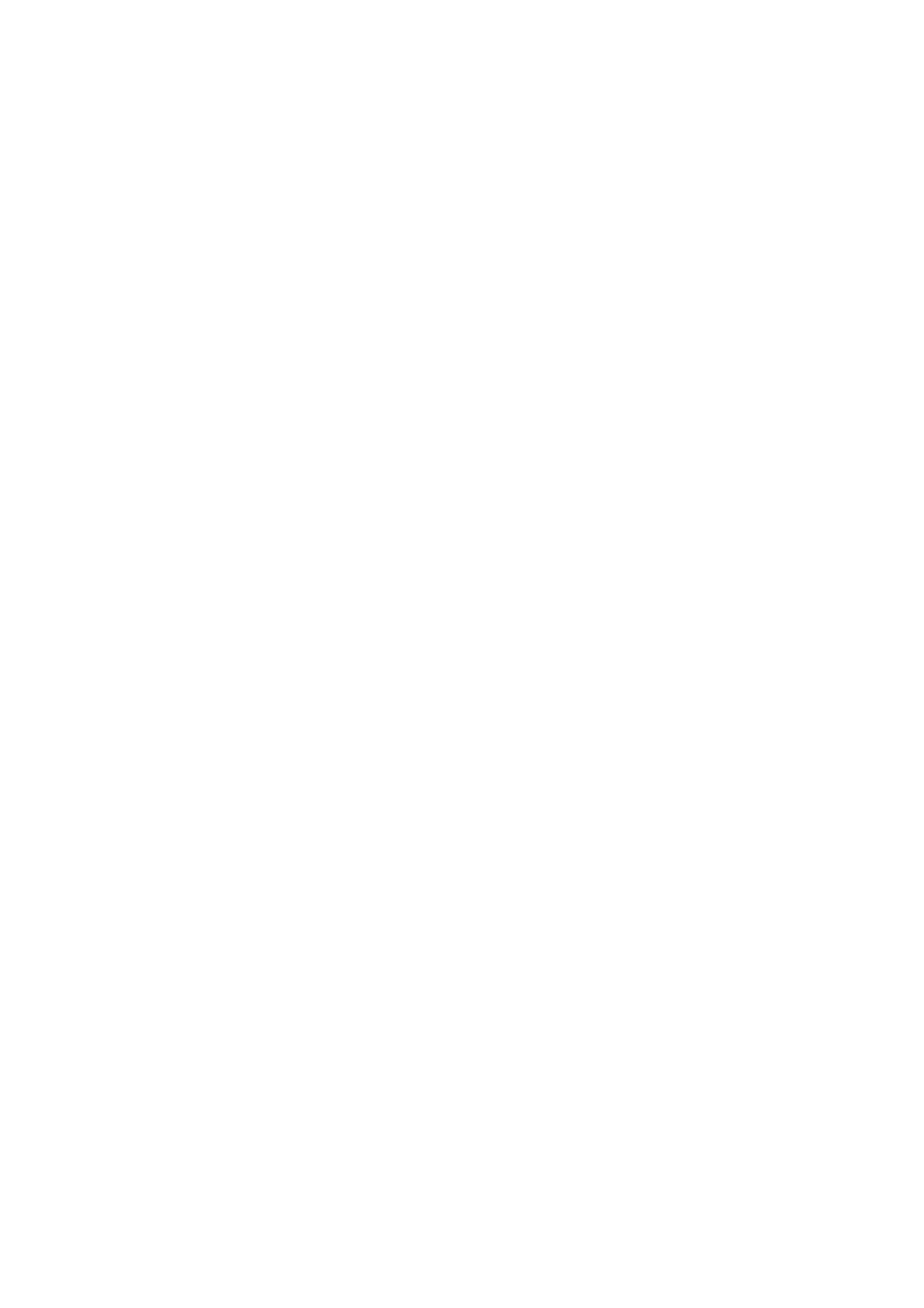## **LOCAL GOVERNMENT ACT 1995**

## SHIRE OF SERPENTINE JARRAHDALE

# **PARKING AND PARKING FACILITIES LOCAL LAW 2014**

#### **CONTENTS**

## **PART 1—DEFINITIONS AND OPERATION**

- 1.1 Commencement
- 1.2 Repeal
- 1.3 Interpretation
- 1.4 Application of Particular Definitions
- 1.5 Application and pre-existing signs
- 1.6 Classes of vehicles
- 1.7 Part of thoroughfare to which sign applies
- 1.8 Powers of the local government

# **PART 2—PARKING STALLS AND PARKING STATIONS**

- 2.1 Determination of parking stalls and parking stations
- 2.2 Vehicles to be within parking stall on thoroughfare
- 2.3 Parking prohibitions and restrictions

## **PART 3—PARKING GENERALLY**

- 3.1 Restrictions on parking in particular areas
- 3.2 Parking vehicle on a carriageway
- 3.3 When parallel and right-angled parking apply
- 3.4 When angle parking applies
- 3.5 General prohibitions on parking
- 3.6 Authorised person may order vehicle on thoroughfare to be moved
- 3.7 Authorised person may mark tyres
- 3.8 No movement of vehicles to avoid time limitation
- 3.9 No parking of vehicles exposed for sale and in other circumstances
- 3.10 Parking on private land
- 3.11 Parking on reserves
- 3.12 Suspension of parking limitations for urgent, essential or official duties

## **PART 4—PARKING AND STOPPING GENERALLY**

4.1 No stopping and no parking signs, and yellow edge lines

## **PART 5—STOPPING IN ZONES FOR PARTICULAR VEHICLES**

- 5.1 Stopping in a loading zone
- 5.2 Stopping in a taxi zone or a bus zone
- 5.3 Stopping in a mail zone
- 5.4 Other limitations in zones

## **PART 6—OTHER PLACES WHERE STOPPING IS RESTRICTED**

- 6.1 Stopping in a shared zone
- 6.2 Double parking
- 6.3 Stopping near an obstruction
- 6.4 Stopping on a bridge or in a tunnel, etc
- 6.5 Stopping on crests, curves, etc
- 6.6 Stopping near a fire hydrant etc
- 6.7 Stopping at or near a bus stop
- 6.8 Stopping on a path, median strip, or traffic island
- 6.9 Stopping on verge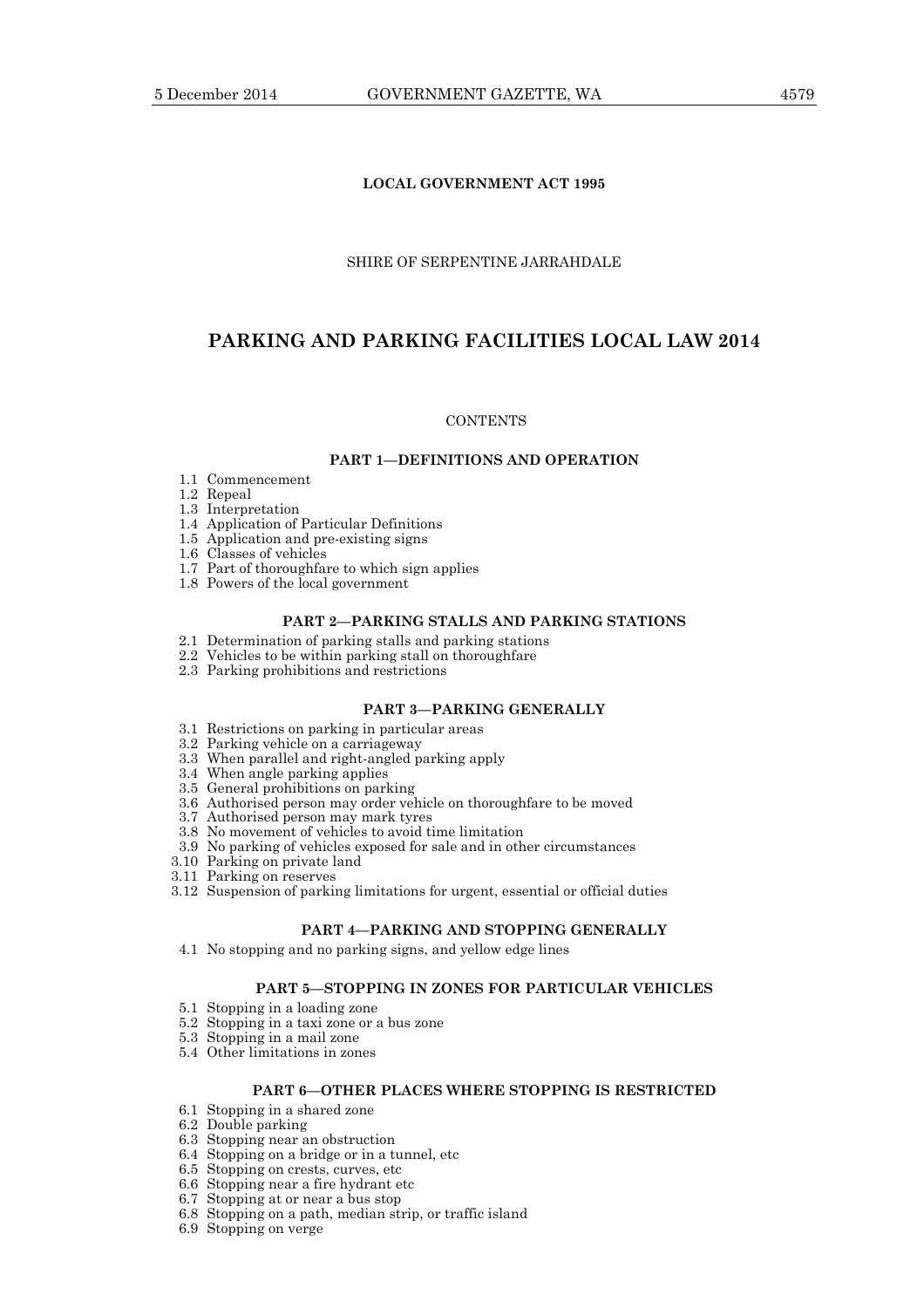- 6.10 Obstructing access to and from a path, driveway, etc
- 6.11 Stopping near a letter box
- 6.12 Stopping on a carriageway—heavy and long vehicles
- 6.13 Stopping on a carriageway with a bicycle parking sign
	- 6.14 Stopping on a carriageway with motor cycle parking sign 6.14 Stopping on a carriageway with motor cycle parking sign
	- 6.15 Stopping in a parking stall for people with disabilities

## **PART 7—MISCELLANEOUS**

- 7.1 Removal of notices on vehicle
- 7.2 Unauthorised signs and defacing of signs
	- 7.3 Signs must be complied with
	- 7.4 General provisions about signs
- 7.5 Special purpose and emergency vehicles
- 7.6 Vehicles not to obstruct a public place

## **PART 8—PENALTIES**

- 8.1 Offences and penalties
- 8.2 Form of notices

#### **SCHEDULE 1—PARKING REGION**

## **SCHEDULE 2—PRESCRIBED OFFENCES**

## **SCHEDULE 3—FORMS**

FORM 1—Notice to the owner of a vehicle involved in an offence

FORM 2—Infringement Notice

FORM 3—Withdrawal of an Infringement Notice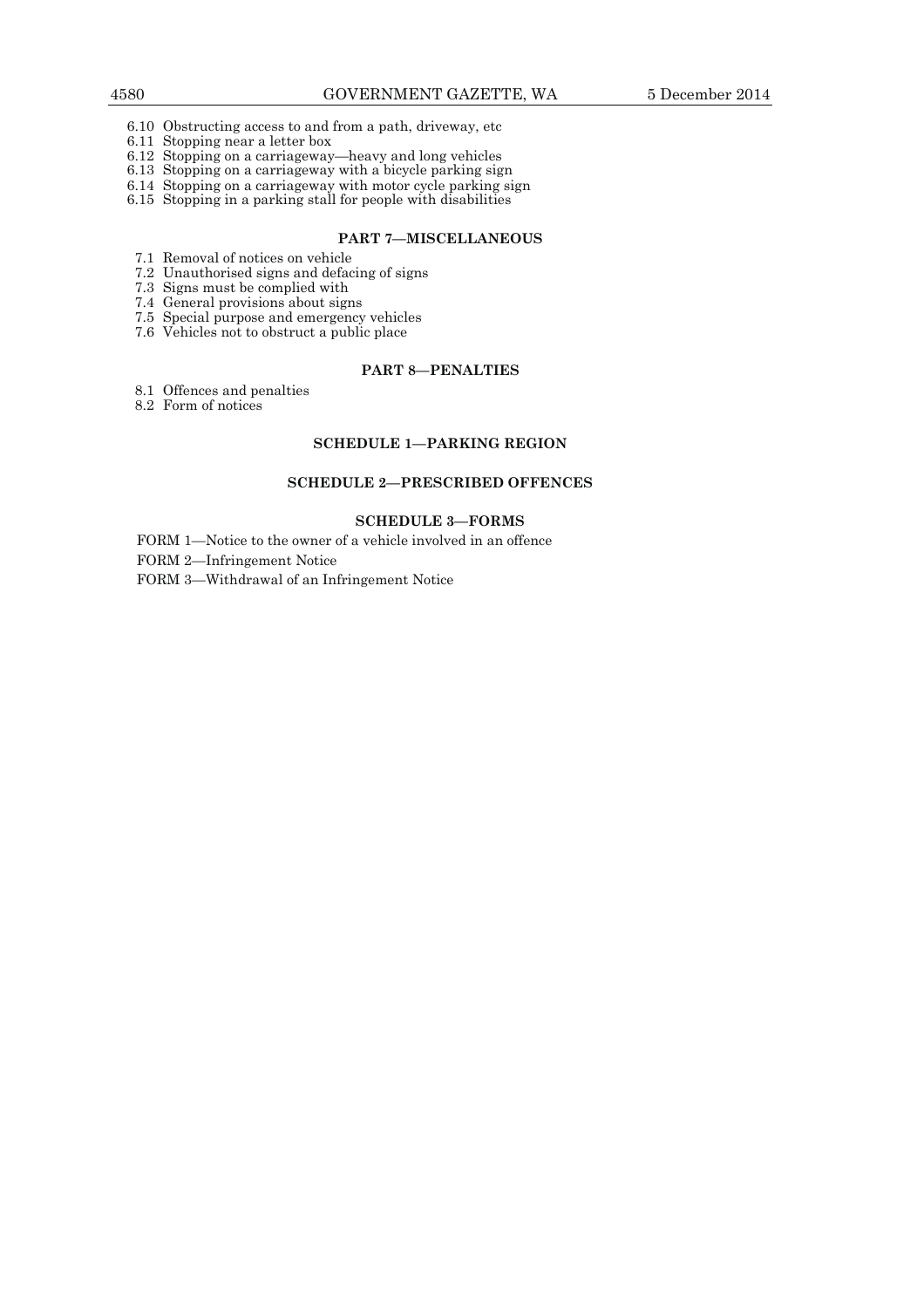## **LOCAL GOVERNMENT ACT 1995**

## SHIRE OF SERPENTINE JARRAHDALE

# **PARKING AND PARKING FACILITIES LOCAL LAW 2014**

Under the powers conferred by the *Local Government Act 1995* and under all other powers, the Council of the Shire of Serpentine Jarrahdale resolved to make the following Local Law on the 24th day of November 2014.

## **PART 1—DEFINITIONS AND OPERATION**

#### **1.1 Commencement**

This Local Law will come into operation on the fourteenth day after the day on which it is published in the *Government Gazette*.

## **1.2 Repeal**

The Shire of Serpentine Jarrahdale Parking Facilities Local Law published in the *Government Gazette* on 13 February 2004 is repealed.

#### **1.3 Interpretation**

In this Local Law unless the context otherwise requires—

- **'Act'** means the *Local Government Act 1995*;
- **'authorised person'** means a person authorised by the local government under section 9.10 of the Act, to perform any of the functions of an Authorised Person under this Local Law;
- **'authorised vehicle'** means a vehicle authorised by the local government, Chief Executive Officer, Authorised Person or by any written law to park on a thoroughfare or parking facility;
- **'bicycle'** has the meaning given to it by the Code;
	- Note: The Code defines 'bicycle' to mean—

*'a vehicle with 2 or more wheels that is built to be propelled by human power through a belt, chain or gears (whether or not it has an auxiliary motor).*

- **'bicycle path'** has the meaning given to it by the Code;
- Note: The Code defines 'bicycle path' to mean—

*'a length of path beginning at a 'bicycle path' sign or a 'bicycle path' road marking and ending at the nearest of the following—* 

- *(a) an 'end bicycle path' sign, or an 'end bicycle path' road marking;*
- *(b) a 'separated footpath' sign or a 'separated footpath' road marking;*
- *(c) a carriageway;*
- *(d) the end of the path;'*

**'bus'** has the meaning given to it by the Code;

Note: The Code defines 'bus' to mean—

*'a motor vehicle, built mainly to carry people, that seats over 12 adults (including the driver)'.* 

## **'bus embayment'** has the meaning given to it by the Code;

Note: The Code defines 'bus embayment' to mean—

'*an embayment at the side of a carriageway, designed so that a public bus can be driven into it, for the purpose of allowing passengers to alight or enter, without impeding the flow of traffic on that carriageway, but does not include a bus lane'.* 

## **'bus stop'** has the meaning given to it by the Code;

Note: The Code defines 'bus stop' to mean—

'*a length of carriageway commencing 20m on the approach side of, and ending 10m on the departure side of, a post indicating that public busses stop at that 'point''.*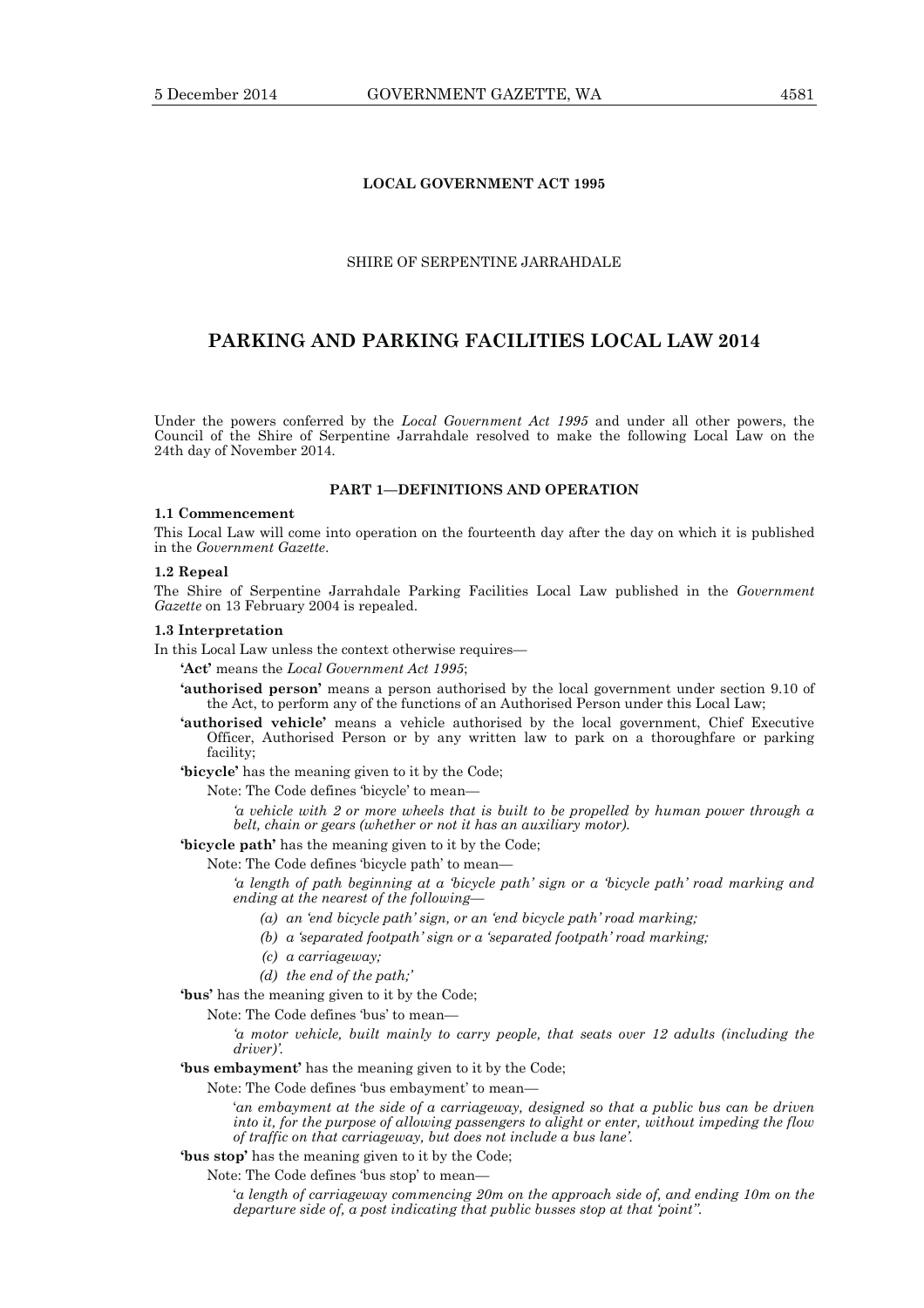**'bus zone'** has the meaning given to it by the Code;

Note: The Code defines 'bus zone' to mean—

- 'a *length* of carriageway to which a 'bus zone' sign applies.'
- **'caravan'** means a vehicle that is fitted or designed to allow human habitation and which is drawn by another vehicle, or which is capable of self-propulsion;
- **'carriageway'** means a portion of thoroughfare that is improved, designed or ordinarily used for vehicular traffic and includes the shoulders, and areas, including embayments, at the side or centre of the carriageway, used for the stopping or parking of vehicles; and where a thoroughfare has two or more of those portions divided by a median strip, the expression means each of those portions, separately;
- **'centre'** in relation to a carriageway, means a line or a series of lines, marks or other indications—
	- (a) for a two-way carriageway—placed so as to delineate vehicular traffic travelling in different directions; or
	- (b) in the absence of any such lines, marks or other indications—the middle of the main, travelled portion of the carriageway;

**'children's crossing'** has the meaning given to it by the Code;

Note: The Code defines 'Children's Crossing' to mean—

*'a portion of carriageway between 2 parallel broken or unbroken lines, each approximately 150 millimetres wide and not more than 5 metres apart marked across, or partly across the carriageway and near which a fluorescent red-orange flag or sign bearing the words 'children crossing—stop', are displayed and, where the lines are so marked partly across a carriageway, includes a portion of the carriageway between the prolongations of those lines'* 

**'CEO'** means the Chief Executive Officer of the local government;

**'***Code***'** means the *Road Traffic Code 2000*;

- **'commercial vehicle'** means a motor vehicle designed and constructed for the conveyance of goods or merchandise, or for the conveyance of materials used in any trade, business, industry or work whatsoever, other than a motor vehicle for the conveyance of passengers, and includes any motor vehicle that is designed primarily for the carriage of persons, but which has been fitted or adapted for the conveyance of the goods, merchandise or materials referred to, and is in fact used for that purpose;
- **'Disability Parking Permit'** has the meaning given to it by the *Local Government (Parking for Disabled Persons) Regulations 2014, and, the Road Traffic Code 2000;*

**'district'** means the district of the local government;

**'driver'** means any person driving or in control of a vehicle;

**'edge line'** for a carriageway means a line marked along the carriageway at or near the far left or the far right of the carriageway;

**'emergency vehicle'** has the meaning given to it by the Code;

Note: The Code defines 'emergency vehicle' to mean—

*'a motor vehicle—* 

- *(a) when conveying a police officer on official duty or when that vehicle is stationary at any place connected with the official duty;*
- *(b) of a fire brigade on official duty, in consequence of a fire or an alarm of fire or of an emergency or rescue operation where human life is reasonably considered to be in danger;*
- *(c) being an ambulance, answering an urgent call or conveying any injured or sick person to any place for the provision of urgent treatment;*
- *(d) being used to obtain or convey blood or other supplies, drugs or equipment for a person urgently requiring treatment and duly authorised to carry a siren or bell for use as a warning instrument; or*
- *(e) duly authorised as an emergency vehicle for the purposes of these regulations, by the Director General'*

**'footpath'** has the meaning given to it by the Code;

Note: The Code defines 'footpath' to mean—

'*an area that is open to the public that is designated for, or has as one of its main uses, use by pedestrians;*'

**'GVM'** (which stands for 'gross vehicle mass') has the meaning given to it by the Code;

Note: The Code defines 'GVM' to mean—

*'for a vehicle, the maximum loaded mass of the vehicle—* 

- *(a) specified by the manufacturer on an identification plate on the vehicle; or*
- *(b) if there is no specification by the manufacturer on an identification plate on the vehicle or if the specification is not appropriate because the vehicle is modified certified by the Director General'.*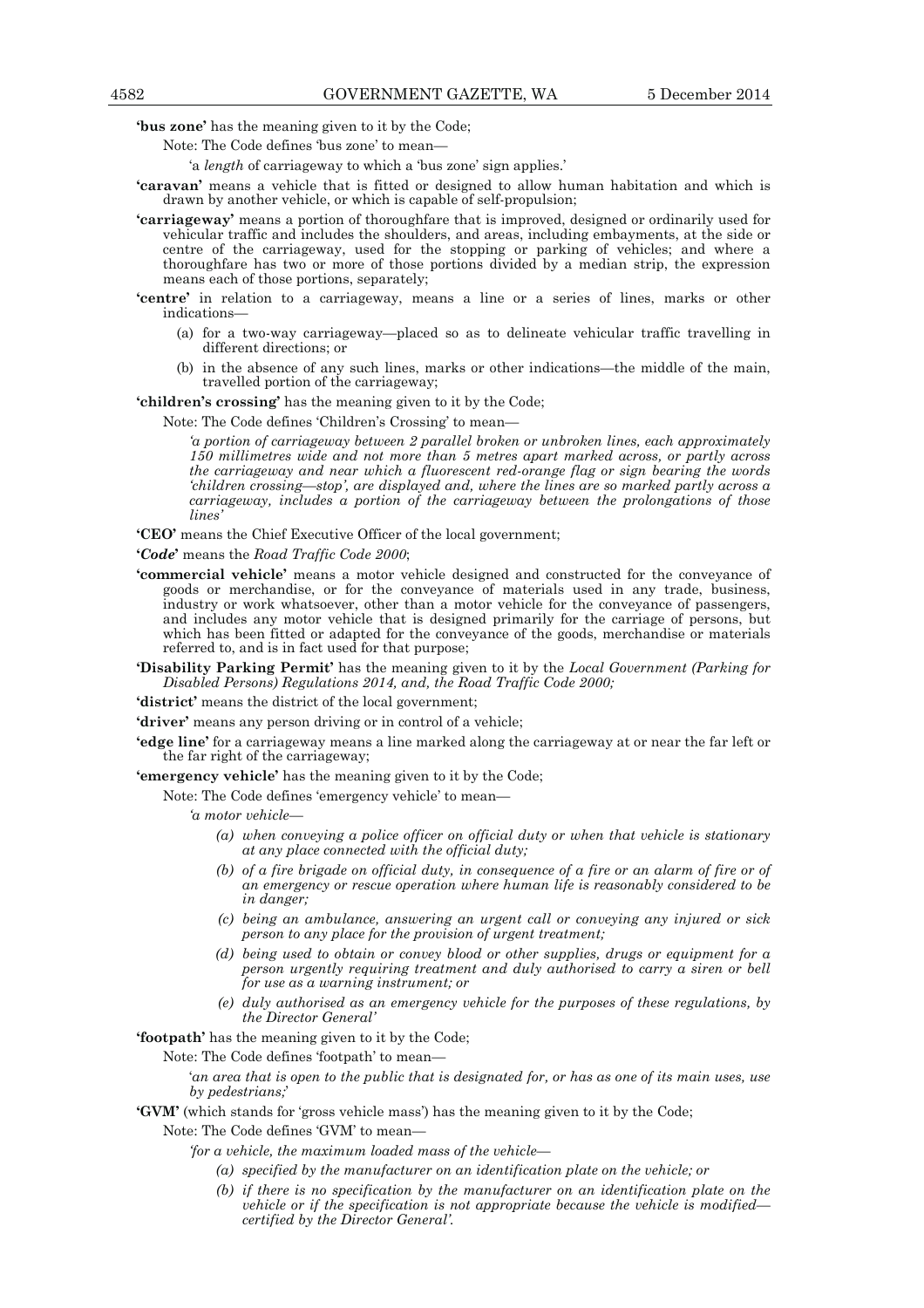**'loading zone'** means a parking stall which is set aside for use by commercial vehicles if there is a sign referable to that stall marked 'Loading Zone';

**'local government'** means the Shire of Serpentine Jarrahdale;

**'mail zone'** has the meaning given to it by the Code;

Note: The Code defines 'mail zone' to mean—

*'the length of carriageway to which a 'mail zone' sign applies.'* 

**'median strip'** has the meaning given to it by the Code;

Note: The Code defines 'median strip' to mean—

'*any physical provision, other than lines, dividing a road to separate vehicular traffic proceeding in opposing directions or to separate 2 one-way carriageways for vehicles proceeding in opposing directions*'

**'motorcycle'** has the meaning given to it by the Code;

Note: The Code defines 'motorcycle' to mean—

*a motor vehicle that has 2 wheels and includes—* 

- *(a) a 2-wheeled motor vehicle with a sidecar attached to it that is supported by a third wheel; and*
- *(b) a motor vehicle with 3 wheels that is ridden in the same way as a motor vehicle with 2 wheels,*

*but does not include any trailer;* 

**'motor vehicle'** means a self-propelled vehicle that is not operated on rails; and the expression includes a trailer, semi-trailer or caravan while attached to a motor vehicle, but does not include a power assisted pedal cycle;

**'no parking area'** has the meaning given to it by the Code;

- Note: The Code defines 'no parking area' to mean—
	- *'(a) a portion of carriageway to which a 'no parking' sign applies; or*
	- *(b) an area to* which a 'no parking' sign applies;'
- **'no parking sign'** means a sign with the words 'no parking' in red letters on a white background, or the letter 'P' within a red annulus and a red diagonal line across it on a white background;

**'no stopping area'** has the meaning given to it by the Code;

- Note: The Code defines 'no stopping area' to mean—
	- *'(a) a portion of carriageway to which a 'no stopping' sign applies; or*
	- *(b) an area to which a 'no stopping' sign applies;'*
- **'no stopping sign'** means a sign with the words 'no stopping' or 'no standing' in red letters on a white background or the letter 'S' within a red annulus and a red diagonal line across it on a white background;

**'occupier'** has the meaning given to it by the Act;

Note: The Act defines 'occupier' to mean—

'*where used in relation to land means the person by whom or on whose behalf the land is actually occupied or, if there is no occupier, the person entitled to possession of the land, and includes a person in unauthorized occupation of Crown land and where under a licence or concession there is a right to take profit of Crown land specified in the licence or concession, means the person having that right*';

#### **'owner'**

- (a) where used in relation to a vehicle licensed under the Road Traffic Act, means the person in whose name the vehicle has been registered under that Road Traffic Act;
- (b) where used in relation to any other vehicle, means the person who owns, or is entitled to possession of that vehicle; and
- (c) where used in relation to land, has the meaning given to it by the Act;

Note: The Act defines 'owner', where used in relation to land, to mean—

- *'(a) a person who is in possession as—* 
	- *(i) the holder of an estate of freehold in possession in the land, including an estate or interest under a contract or an arrangement with the Crown or a person, by virtue of which contract or arrangement the land is held or occupied with a right to acquire by purchase or otherwise the fee simple;*
	- *(ii) a Crown lessee or a lessee or tenant under a lease or tenancy agreement of the land which in the hands of the lessor is not rateable land under this Act, but which in the hands of the lessee or tenant is by reason of the lease or tenancy rateable land under this or another Act for the purposes of this Act;*
	- *(iii) a mortgagee of the land; or*
	- *(iv) a trustee, executor, administrator, attorney, or agent of a holder, lessee, tenant or mortgagee, mentioned in this paragraph;*
- *(b) where there is not a person in possession, means the person who is entitled to possession of the land in any of the capacities mentioned in paragraph (a), except that of mortgagee;*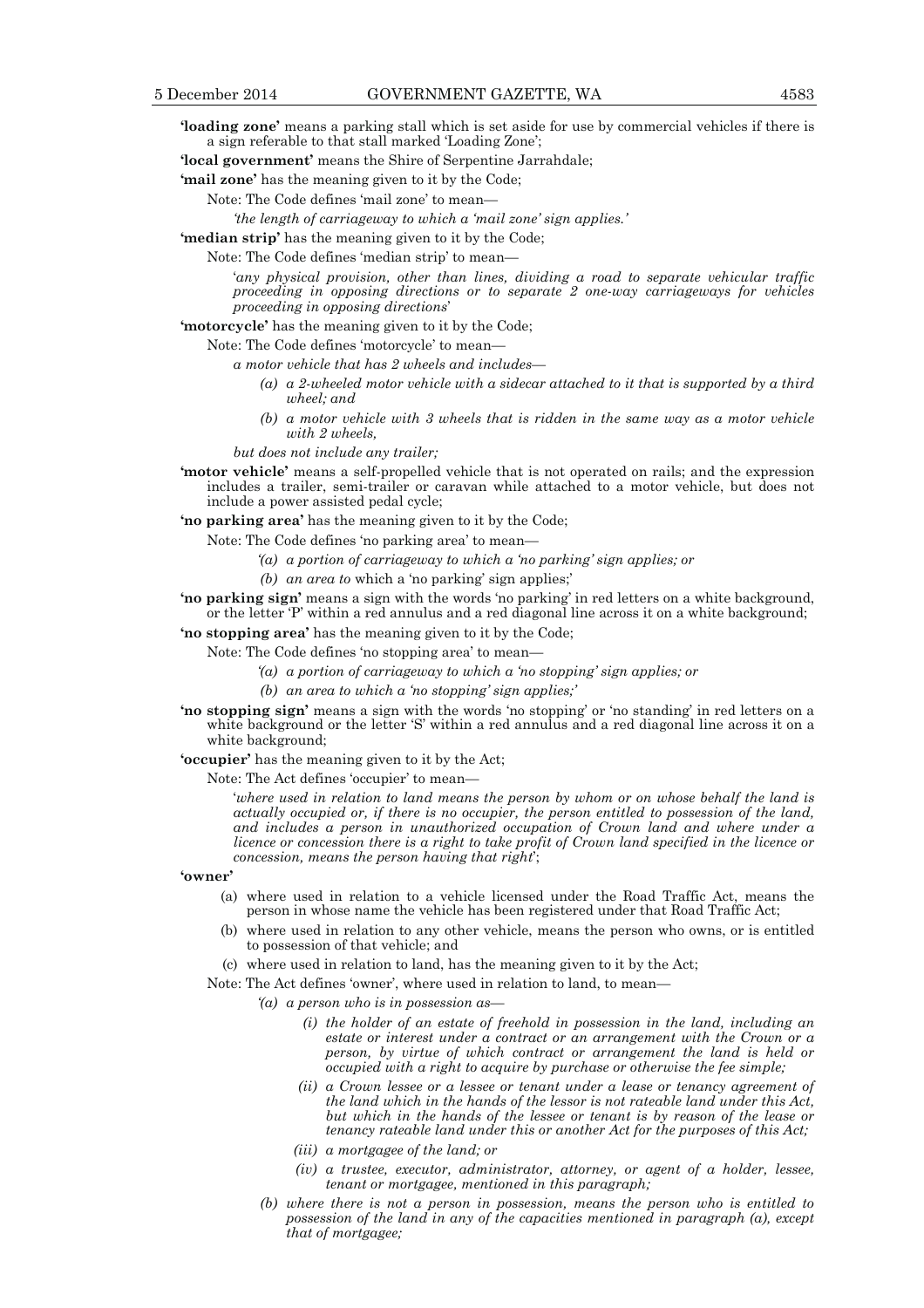- *(c) where, under a licence or concession there is a right to take profit of Crown land specified in the licence or concession, means the person having that right;*
- *(d) where a person is lawfully entitled to occupy land which is vested in the Crown, and which has no other owner according to paragraph (a), (b) or (c), means the person so entitled;*
- *(e) means a person who—* 
	- *(i) under the Mining Act 1978, holds in respect of the land a mining tenement within the meaning given to that expression by that Act;*
	- *(ii) in accordance with the Mining Act 1978 holds, occupies, uses or enjoys in respect of the land a mining tenement within the meaning given to that expression by the Mining Act 1904; or*
	- *(iii) under the Petroleum Act 1967 holds in respect of the land a petroleum production licence or a petroleum exploration permit within the meaning given to each of those expressions by that Act;*
- *or* 
	- *(f) where a person is in the unauthorised occupation of Crown land, means the person so in occupation'.*
	- **'park'**, in relation to a vehicle, means to permit a vehicle, whether attended or not by any person, to remain stationary except for the purpose of—
		- (a) avoiding conflict with other traffic; or
		- (b) complying with the provisions of any law; or
		- (c) taking up or setting down persons or goods, provided that the vehicle is not stationary for longer than 2 minutes;

**'parking area'** has the meaning given to it by the Code;

Note: The Code defines 'parking area' to mean—

- *'(a) a portion of carriageway to which a 'permissive parking' sign applies; or*
- *(b) an area to which a 'permissive parking' sign applies;'*
- **'parking facilities'** includes land, buildings, shelters, parking stalls and other facilities open to the public generally for the parking of vehicles and signs, notices and facilities used in connection with the parking of vehicles;

'parking region' means the area described in Schedule 1;

- **'parking stall'** means a section or part of a thoroughfare or of a parking station which is marked or defined by painted lines, metallic studs, coloured bricks or pavers or similar devices for the purpose of indicating where a vehicle may be parked;
- **'parking station'** means any land, or structure provided for the purpose of accommodating vehicles;
- **'pedestrian crossing'** has the meaning given to it by the Code;

Note: The Code defines pedestrian crossing to mean—

*'a portion of a carriageway—* 

- *(a) defined—* 
	- *(i) by white stripes; or*
	- *(ii) by white or yellow stripes (according to the colour of the carriageway) and the portions of the carriageway lying between those stripes,*

*in such a manner that each stripe is approximately parallel to the centre of the carriageway; and* 

*(b) near each end of which may be erected, on each side of the carriageway, so as to be clearly visible to an approaching driver, a "pedestrian crossing" sign';* 

**'public place'** means any place to which the public has access whether or not that place is on private property;

**'reserve'** means any land—

- (a) which belongs to the local government;
- (b) of which the local government is the management body under the *Land Administration Act 1997*; or
- (c) which is an 'otherwise unvested facility' within section 3.53 of the Act;

**'Road Traffic Act'** means the *Road Traffic Act 1974*;

**'Schedule'** means a Schedule to this Local Law;

**'school zone'** means: A school zone refers to an area on a street near a school or near a crosswalk leading to a school that has a likely presence of younger pedestrians. In addition, school zones generally have a reduced speed limit during certain hours;

**'school zone parking or stopping'** means—

 (a) the parking, or the stopping of any motor vehicle takes effect within the signposted areas detailing "School Zone Parking and Standing" restrictions, and associated solid yellow road markings within the designated School Zone;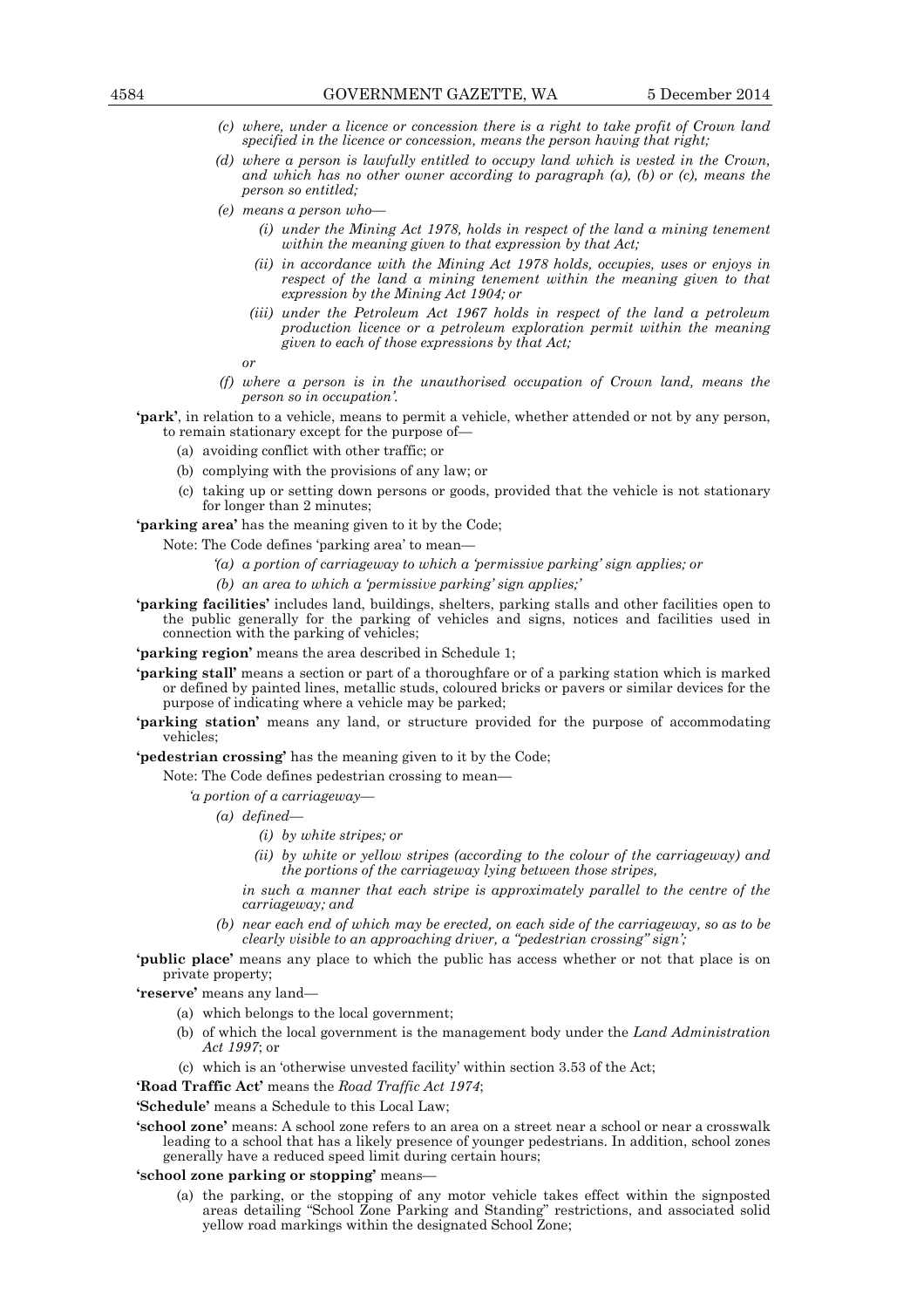(b) "School Zone Parking and Stopping" restrictions are in effect between the hours of 7:30–9am and 2:00–4pm (or as per signage) on any and all days that students are in attendance at the school "school days";

**'shared zone'** has the meaning given to it by the Code;

Note: The Code defines 'shared zone' to mean—

- *'the network of roads in an area with—* 
	- *(a) a 'shared zone' sign on each road into the area, indicating the same number; and*
	- *(b) an 'end shared zone' sign on each road out of the area*
	- *Note: There are a number of other permitted versions of each of these signs;*

*Note: A 'shared zone' sign may also have a different number on the sign'.* 

**'sign'** includes a traffic sign, inscription, road marking, mark, structure or device approved by the local government on which may be shown words, numbers, expressions or symbols, and which is placed on or near a thoroughfare or within a parking station or reserve for the purpose of prohibiting, regulating, guiding, directing or restricting the parking of vehicles;

**'special purpose vehicle'** has the meaning given to it by the Code;

Note: The Code defines 'special purpose vehicle' to mean—

- *'(a) a vehicle being driven by a member of the Police Force (other than a police officer) on official duty or that vehicle when it is stationary at any place connected with the official duty;*
- *(b) a public utility service truck;*
- *(c) a tow truck;*
- *(d) a motor break-down service vehicle;*
- *(e) a vehicle being used by a government or local authority in connection with its roadwork or speed zoning functions; or*
- *(f) a vehicle duly authorised as a special purpose vehicle for the purposes of these regulations, by the Director General,*

*but does not include an emergency vehicle';* 

- **'stop'** in relation to a vehicle means to stop a vehicle and permit it to remain stationary, except for the purposes of avoiding conflict with other traffic or of complying with the provisions of any law;
- **'symbol'** includes any symbol specified by Australian Standard 1742.11-1989 and any symbol specified from time to time by Standards Australia for use in the regulation of parking and any reference to the wording of any sign in this Local Law shall be also deemed to include a reference to the corresponding symbol;
- **'taxi'** means a taxi within the meaning of the *Taxi Act 1994* or a taxi-car in section 47Z of the *Transport Co-ordination Act 1966*;
- **'taxi zone'** has the meaning given to it by the Code;

Note: The Code defines 'taxi zone' to mean—

*'a length of carriageway to which a 'taxi zone' applies.'* 

- **'timed parking'** means facility or location which has a restriction on the period, or the time in which a motor vehicle may be parked or stopped at a location, or facility which is determined by a sign displaying and detailing the specific restricted period, or time;
- **'thoroughfare'** has the meaning given to it by the Act;

Note: The Act defines 'thoroughfare' to mean—

*'a road or other thoroughfare and includes structures and other things appurtenant to the thoroughfare that are within its limits, and nothing is prevented from being a thoroughfare only because it is not open at each end'* 

**'traffic island'** has the meaning given to it by the Code;

Note: The Code defines 'traffic island' to mean—

*'any physical provision, other than lines, marks or other indications on a carriageway, made at or near an intersection, to guide vehicular traffic;'* 

**'trailer'** means any vehicle without motive power of its own, designed for attachment to a motor vehicle for the purpose of being towed, but does not include the rear portion of an articulated vehicle, or a side car;

**'vehicle'** has the meaning given to it by the Code;

- Note: The Code defines 'vehicle' according to the definition of 'vehicle' in the Road Traffic Act which includes an animal driven or ridden but does not include a wheeled toy or wheeled recreational device;
- **'verge'** means the portion of a thoroughfare which lies between the boundary of a carriageway and the adjacent property line but does not include a footpath.

#### **1.4 Application of particular definitions**

(1) For the purposes of the application of the definitions 'no parking area' and 'parking area' an arrow inscribed on a traffic sign erected at an angle to the boundary of the carriageway is deemed to be pointing in the direction in which it would point, if the signs were turned at an angle of less than 90 degrees until parallel with the boundary.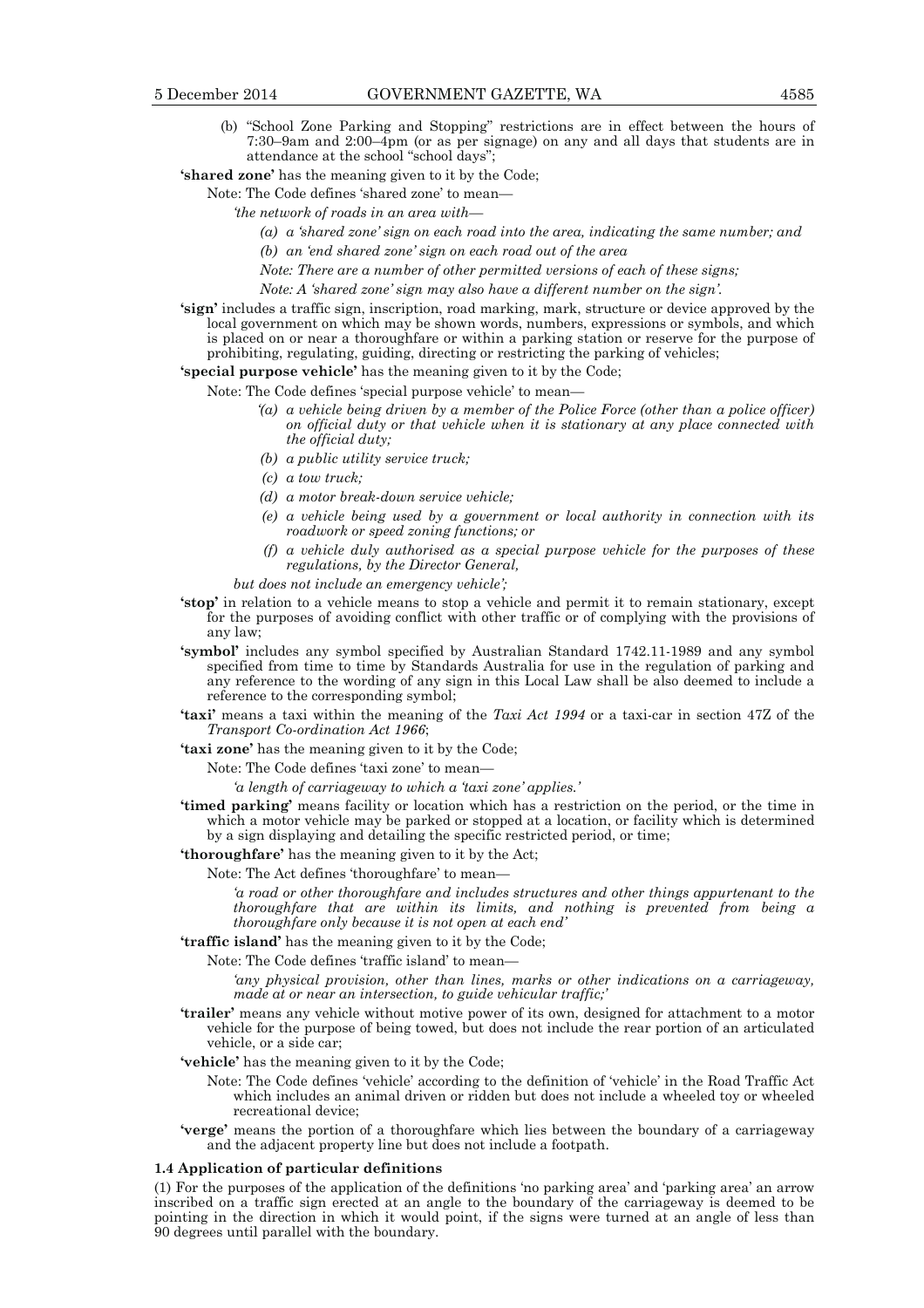(2) Unless the context otherwise requires, where a term is used, but not defined, in this Local Law, and that term is defined in the Road Traffic Act or in the Code, then the term shall have the meaning given to it in that Act or the Code.

## **1.5 Application and pre-existing signs**

(1) Subject to sub clause (2), this Local Law applies to the parking region.

(2) This Local Law does not apply to a parking facility or a parking station that is not occupied by the local government, unless the local government and the owner or occupier of that facility or station have agreed in writing that this Local Law will apply to that facility or station.

(3) The agreement referred to in sub clause (2) may be made on such terms and conditions as the parties may agree.

(4) Where a parking facility or a parking station is identified in Schedule 4, then the facility or station shall be deemed to be a parking station to which this Local law applies and it shall not be necessary to prove that it is the subject of an agreement referred to in sub clause (2).

 $(5)$  A sign that-

- (a) was erected by the local government or the Commissioner of Main Roads prior to the coming into operation of this local law; and
- (b) relates to the parking of vehicles within the parking region, A sign that shall be deemed for the purposes of this Local Law to have been erected by the local government under the authority of this local law.

(6) An inscription or symbol on a sign referred to in sub clause (5) operates and has effect according to its tenor, and where the inscription or symbol relates to the stopping of vehicles, it shall be deemed for the purposes of this Local Law to operate and have effect as if it related to the parking of vehicles.

(7) The provisions of Parts 2 to 5 do not apply to a bicycle parked at a bicycle rail or bicycle rack.

## **1.6 Classes of vehicles**

For the purpose of this Local Law, vehicles are divided into classes as follows—

- (a) buses;
- (b) commercial vehicles;
- (c) motorcycles and bicycles;
- (d) taxis; and
- (e) all other vehicles.

## **1.7 Part of thoroughfare to which sign applies**

Where under this Local Law the parking of vehicles in a thoroughfare is controlled by a sign, the sign shall be read as applying to that part of the thoroughfare which—

- (a) lies beyond the sign;
- (b) lies between the sign and the next sign beyond that sign; and;
- (c) is on that side of the thoroughfare nearest to the sign.

## **1.8 Powers of the local government**

The local government may, by resolution, prohibit or regulate by signs or otherwise, the stopping or parking of any vehicle or any class of vehicles in any part of the parking region but must do so consistently with the provisions of this local law.

## **PART 2—PARKING STALLS AND PARKING STATIONS**

## **2.1 Determination of parking stalls and parking stations**

(1) The local government may by resolution constitute, determine and vary—

- (a) parking stalls;
- (b) parking stations;
- (c) permitted time and conditions of parking in parking stalls and parking stations which may vary with the locality;
- (d) permitted classes of vehicles which may park in parking stalls and parking stations;
- (e) permitted classes of persons who may park in specified parking stalls or parking stations; and
- (f) the manner of parking in parking stalls and parking stations.

(2) Where the local government makes a determination under subsection (1) it shall erect signs to give effect to the determination.

## **2.2 Vehicles to be within parking stall on thoroughfare**

(1) Subject to subclause (2), (3) and (4), a person shall not park a vehicle in a parking stall in a thoroughfare otherwise than—

- (a) parallel to and as close to the kerb as is practicable;
- (b) wholly within the stall; and
- (c) headed in the direction of the movement of traffic on the side of the thoroughfare in which the stall is situated.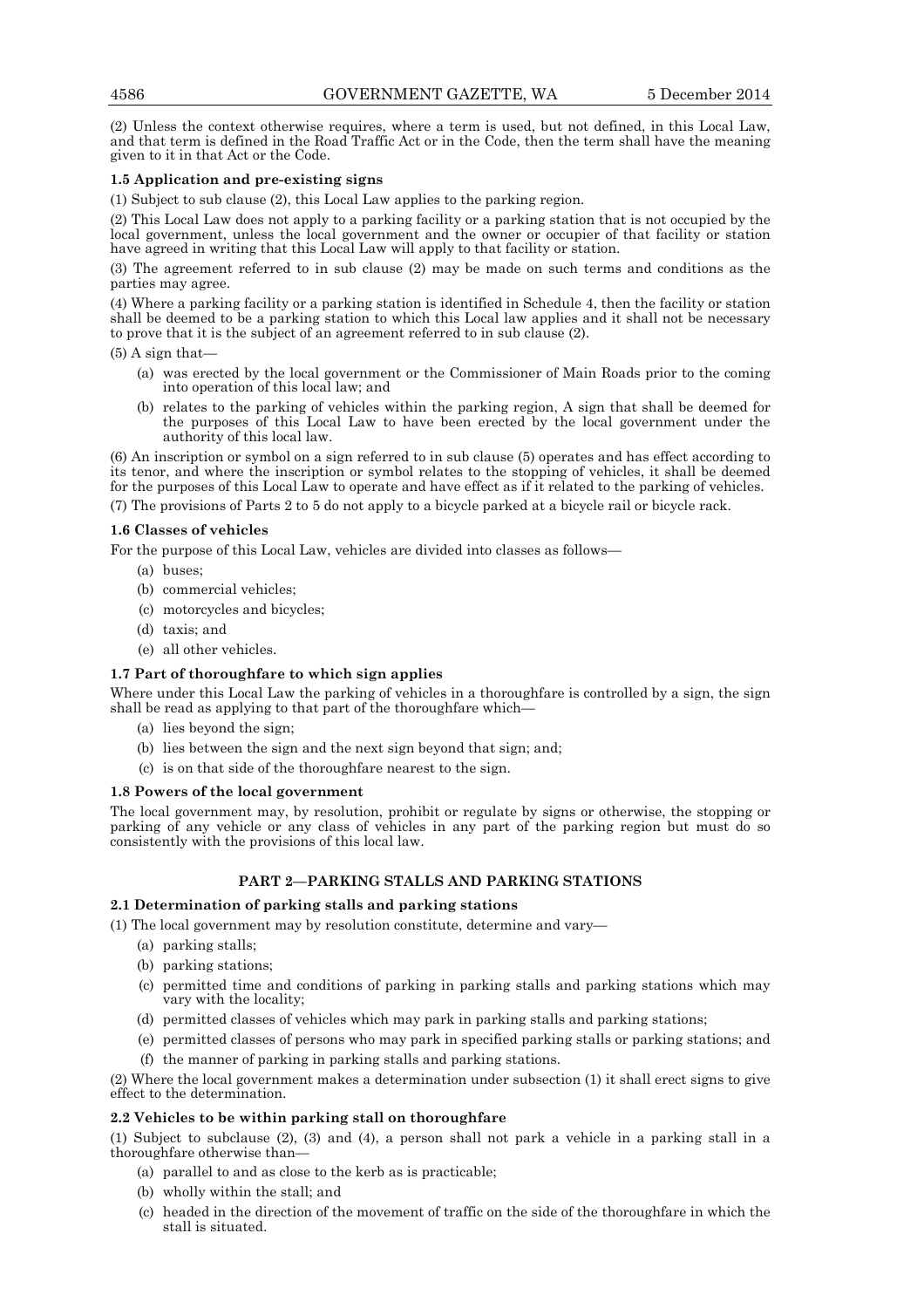(2) Subject to subclause (3) where a parking stall in a thoroughfare is set out otherwise than parallel to the kerb, then a person must park a vehicle in that stall wholly within it.

(3) If a vehicle is too long or too wide to fit completely within a single parking stall then the person parking the vehicle shall do so within the minimum number of parking stalls needed to park that vehicle.

(4) A person shall not park a vehicle partly within and partly outside a parking area.

#### **2.3 Parking prohibitions and restrictions**

(1) A person shall not—

- (a) park a vehicle so as to obstruct an entrance to, or an exit from a parking station, or an access way within a parking station;
- (b) except with the permission of the local government or an Authorised Person park a vehicle on any part of a parking station contrary to a sign referable to that part;
- (c) permit a vehicle to park on any part of a parking station, if an Authorised Person directs the driver of such vehicle to move the vehicle; or
- (d) park or attempt to park a vehicle in a parking stall in which another vehicle is parked but this paragraph does not prevent the parking of a motorcycle and a bicycle together in a stall marked  $\widetilde{M}/\widetilde{C}$ , if the bicycle is parked in accordance with sub clause (2).

(2) No person shall park any bicycle—

- (a) in a parking stall other than in a stall marked 'M/C'; and
- (b) in such stall other than against the kerb.

(3) Notwithstanding the provisions of sub clause (1)(b) a driver may park a vehicle in a permissive parking stall or station (except in a parking area for people with disabilities) for twice the length of time allowed, provided that—

- (a) the driver's vehicle displays an disability parking permit; and
- (b) a person with disabilities to which that disability parking permit relates is either the driver of or a passenger in the vehicle.

#### **PART 3—PARKING GENERALLY**

#### **3.1 Restrictions on parking in particular areas**

(1) Subject to sub clause (2), a person shall not park a vehicle in a thoroughfare or part of a thoroughfare, or part of a parking station—

- (a) if by a sign it is set apart for the parking of vehicles of a different class;
- (b) if by a sign it is set apart for the parking of vehicles by persons of a different class; or
- (c) during any period when the parking of vehicles is prohibited by a sign.
- (2) (a) This sub clause applies to a driver if—
	- (a) the driver's vehicle displays a disability parking permit; and
	- (b) a disabled person to which the disability parking permit relates is either the driver of the vehicle or a passenger in the vehicle.
	- (b) The driver may park a vehicle in a thoroughfare or a part of a thoroughfare or part of a parking station, except in a thoroughfare or a part of a thoroughfare or part of a parking station to which a disabled parking sign relates for twice the period indicated on the sign.

(3) A person shall not park a vehicle—

- (a) in a no parking area;
- (b) in a parking area, except in accordance with both the signs associated with the parking area, which includes an specified time, and with this local law;
- (c) in a stall marked 'M/C' unless it is a motorcycle without a sidecar or a trailer, or it is a bicycle.

(4) A person shall not park, or stop a vehicle within a "School Zone" contrary to any signs and markings.

(5) A person shall not, without the prior permission of the local government, the CEO, or an authorised person, park a vehicle in an area designated by a sign stating 'Authorised Vehicles Only'.

## **3.2 Parking vehicle on a carriageway**

(1) A person parking a vehicle on a carriageway other than in a parking stall shall park it—

- (a) in the case of a two-way carriageway, so that it is as near as practicable to and parallel with, the left boundary of the carriageway and headed in the direction of the movement of traffic on the side of the thoroughfare on which the vehicle is parked;
- (b) in the case of a one-way carriageway, so that it is as near as practicable to and parallel with either boundary of the carriageway and headed in the direction of the movement of traffic on the side of the thoroughfare on which the vehicle is parked;
- (c) so that at least 3 metres of the width of the carriageway lies between the vehicle and the farther boundary of the carriageway, or any continuous line or median strip, or between the vehicle and a vehicle parked on the farther side of the carriageway;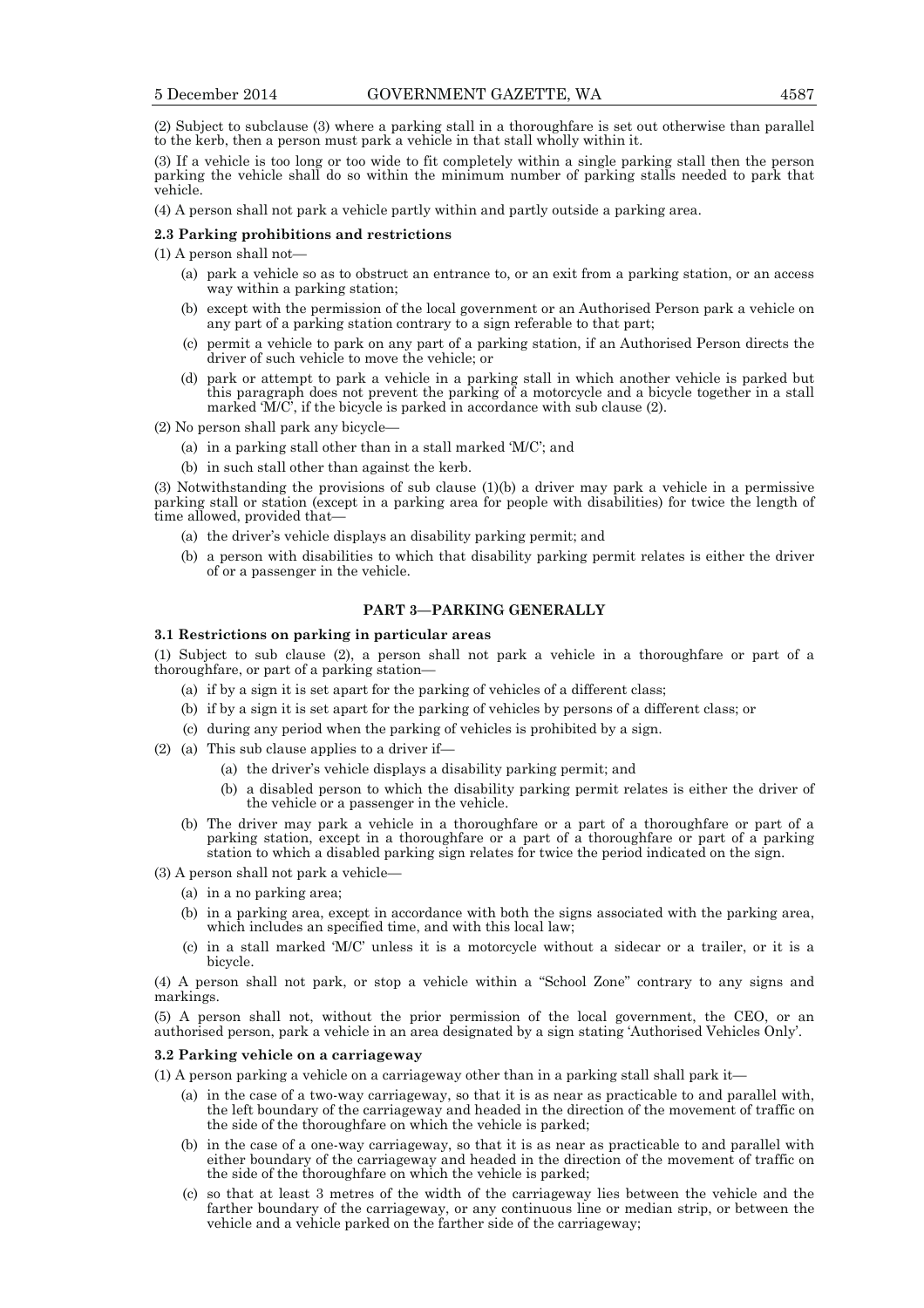- (d) so that the front and the rear of the vehicle respectively is not less than 1 metre from any other vehicle, except a motorcycle without a trailer, or a bicycle parked in accordance with this Local Law; and
- (e) so that it does not obstruct any vehicle on the carriageway,

unless otherwise indicated on a parking regulation sign or markings on the roadway.

(2) In this clause, 'continuous dividing line' means—

- (a) a single continuous dividing line only;
- (b) a single continuous dividing line to the left or right of a broken dividing line; or
- (c) 2 parallel continuous dividing lines.

#### **3.3 When parallel and right-angled parking apply**

Where a traffic sign associated with a parking area is not inscribed with the words 'angle parking' (or with an equivalent symbol depicting this purpose), then unless a sign associated with the parking area indicates, or marks on the carriageway indicate, that vehicles have to park in a different position, where the parking area is—

- (a) adjacent to the boundary of a carriageway, a person parking a vehicle in the parking area shall park it as near as practicable to and parallel with that boundary; and
- (b) at or near the centre of the carriageway, a person parking a vehicle in that parking area shall park it at approximately right angles to the centre of the carriageway.

## **3.4 When angle parking applies**

(1) This clause does not apply to—

- (a) a passenger vehicle or a commercial vehicle with a mass including any load, of over three tonnes; or
- (b) a person parking either a motor cycle without a trailer or a bicycle.

(2) Where a sign associated with a parking area is inscribed with the words 'angle parking' (or with an equivalent symbol depicting this purpose), a person parking a vehicle in the area shall park the vehicle at an angle of approximately 45 degrees to the centre of the carriageway unless otherwise indicated by the inscription on the parking sign or by marks on the carriageway.

#### **3.5 General prohibitions on parking**

(1) This clause does not apply to a vehicle parked in a parking stall nor to a bicycle in a bicycle rack.

(2) Subject to any law relating to intersections with traffic control signals a person shall not park a vehicle so that any portion of the vehicle is—

- (a) between any other stationary vehicles and the centre of the carriageway;
- (b) on or adjacent to a median strip;
- (c) obstructing a right of way, private drive or carriageway or so close as to deny a vehicle reasonable access to or egress from the right of way, private drive or carriageway;
- (d) alongside or opposite any excavation, works, hoarding, scaffolding or obstruction on the carriageway, if the vehicle would obstruct traffic;
- (e) on or within 10 metres of any portion of a carriageway bounded by a traffic island;
- (f) on any footpath or pedestrian crossing;
- (g) between the boundaries of a carriageway and any double longitudinal line consisting of two continuous lines or between a double longitudinal line consisting of a continuous line and a broken or dotted line and the boundary of a carriageway nearer to the continuous line, unless there is a distance of at least 3 metres clear between the vehicle and the double longitudinal line;
- (h) on an intersection, except adjacent to a carriageway boundary that is not broken by an intersecting carriageway;
- (i) within 1 metre of a fire hydrant or fire plug, or of any sign or mark indicating the existence of a fire hydrant or fire plug;
- (j) within 3 metres of a public letter pillar box, unless the vehicle is being used for the purposes of collecting postal articles from the pillar box; or
- (k) within 10 metres of the nearer property line of any thoroughfare intersecting the thoroughfare on the side on which the vehicle is parked,

unless a sign or markings on the carriageway indicate otherwise.

(3) A person shall not park a vehicle so that any portion of the vehicle is within 10 metres of the departure side of—

- (a) a sign inscribed with the words 'Bus Stop' or 'Hail Bus Here' (or with equivalent symbols depicting these purposes) unless the vehicle is a bus stopped to take up or set down passengers; or
- (b) a children's crossing or pedestrian crossing.

(4) A person shall not park a vehicle so that any portion of the vehicle is within 20 metres of the approach side of—

- (a) a sign inscribed with the words 'Bus Stop' or 'Hail Bus Here' (or with equivalent symbols depicting these purposes) unless the vehicle is a bus stopped to take up or set down passengers;
- (b) a children's crossing or pedestrian crossing.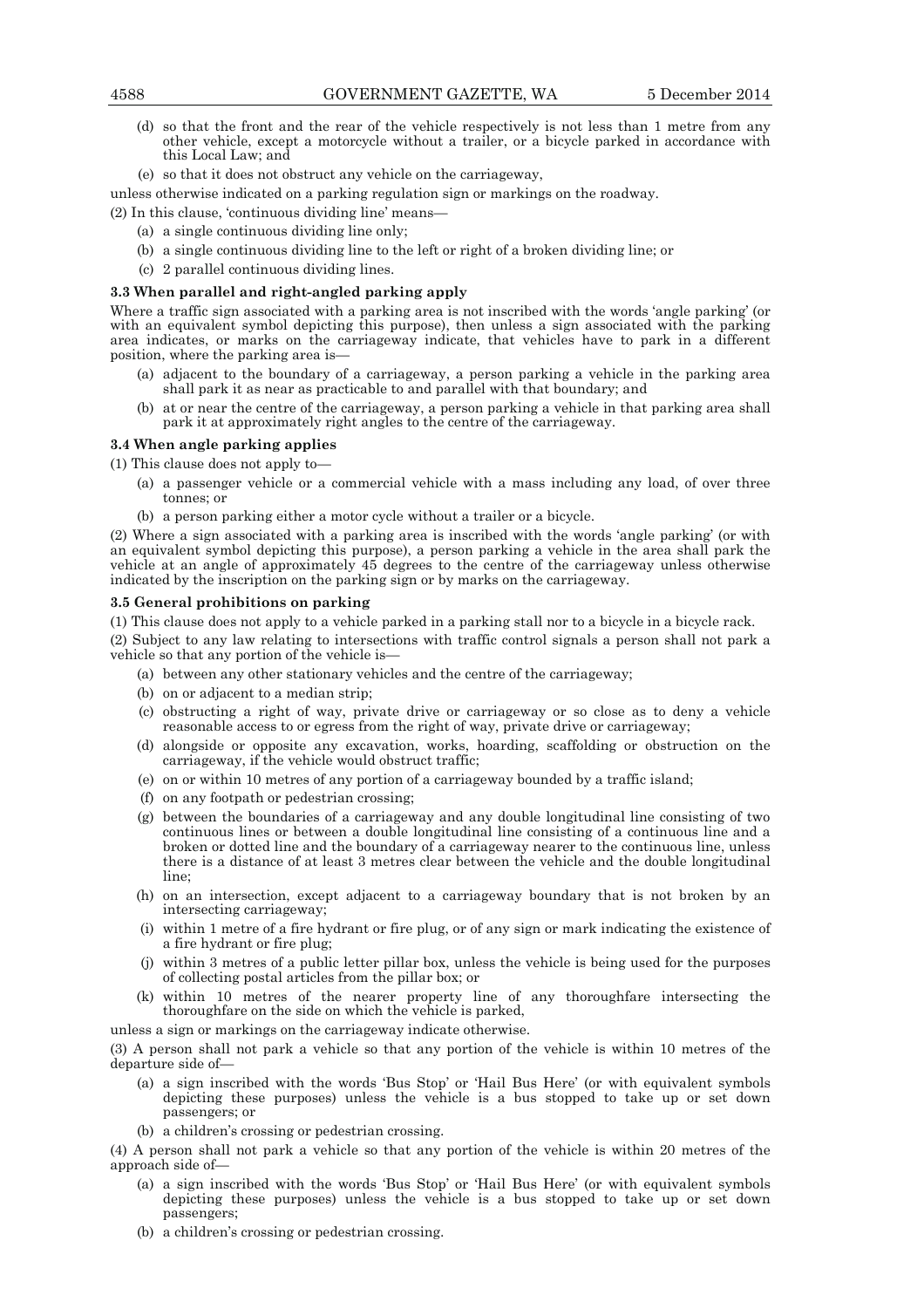(5) A person shall not park a vehicle so that any portion of the vehicle is within 20 metres of either the approach side or the departure side of the nearest rail of a railway level crossing.

#### **3.6 Authorised person may order vehicle on thoroughfare to be moved**

The driver of a vehicle shall not park that vehicle on any part of a thoroughfare in contravention of this local law after an authorised person has directed the driver to move it.

#### **3.7 Authorised person may mark tyres**

(1) An Authorised Person may mark the tyres of a vehicle parked in a parking facility with chalk or any other non-indelible substance for a purpose connected with or arising out of his or her duties or powers.

(2) A person shall not remove a mark made by an Authorised Person so that the purpose of the affixing of such a mark is defeated or likely to be defeated.

#### **3.8 No parking of vehicles exposed for sale and in other circumstances**

A person shall not park a vehicle on any portion of a thoroughfare—

- (a) for the purpose of exposing it for sale;
- (b) if that vehicle is not licensed under the Road Traffic Act;
- (c) if that vehicle is a trailer or a caravan unattached to a motor vehicle; or
- (d) for the purpose of effecting repairs to it, other than the minimum repairs necessary to enable the vehicle to be moved to a place other than a thoroughfare.

## **3.9 Parking on private land**

(1) In this clause a reference to 'land' does not include land—

- (a) which belongs to the local government;
- (b) of which the local government is the management body under the *Land Administration Act 1997*;
- (c) which is an 'otherwise unvested facility' within section 3.53 of the Act;
- (d) which is the subject of an agreement referred to in clause 1.5(2); or
- (e) which is identified in Schedule 4.

(2) A person shall not park a vehicle on land without the consent of the owner or occupier of the land on which the vehicle is parked.

(3) Where the owner or occupier of the land, by a sign referable to that land or otherwise, consents to the parking of vehicles of a specified class or classes on the land for a limited period, a person shall not park a vehicle on the land otherwise than in accordance with the consent.

#### **3.10 Parking on reserves**

No person other than an employee of the local government in the course of his or her duties or a person authorised by the local government shall drive or park a vehicle upon or over any portion of a reserve other than upon an area specifically set aside for that purpose.

## **3.11 Suspension of parking limitations for urgent, essential or official duties**

(1) Where by a sign the parking of vehicles is permitted for a limited time on a portion of a thoroughfare or parking facility, the local government, the CEO or an authorised person may, subject to the Code, permit a person to park a vehicle in that portion of the thoroughfare or parking facility for longer than the permitted time in order that the person may carry out urgent, essential or official duties.

(2) Where permission is granted under sub clause (1), the local government, the CEO or an Authorised Person may prohibit the use by any other vehicle of that portion of the thoroughfare or parking facility to which the permission relates, for the duration of that permission.

## **PART 4—PARKING AND STOPPING GENERALLY**

#### **4.1 No stopping and no parking signs, and yellow edge lines**

#### (1) No stopping

A driver shall not stop on a length of carriageway, or in an area, to which a 'no stopping' sign applies. (2) No parking

A driver shall not stop on a length of carriageway or in an area to which a 'no parking' sign applies, unless the driver is—

- (a) dropping off, or picking up, passengers or goods;
- (b) does not leave the vehicle unattended; and
- (c) completes the dropping off, or picking up, of the passengers or goods within 2 minutes of stopping and drives on.

'unattended', in relation to a vehicle, means that the driver has left the vehicle so that the driver is more than 3 metres from the closest point of the vehicle.

(3) No stopping on a carriageway with yellow edge lines

A driver shall not stop at the side of a carriageway marked with a continuous yellow edge line.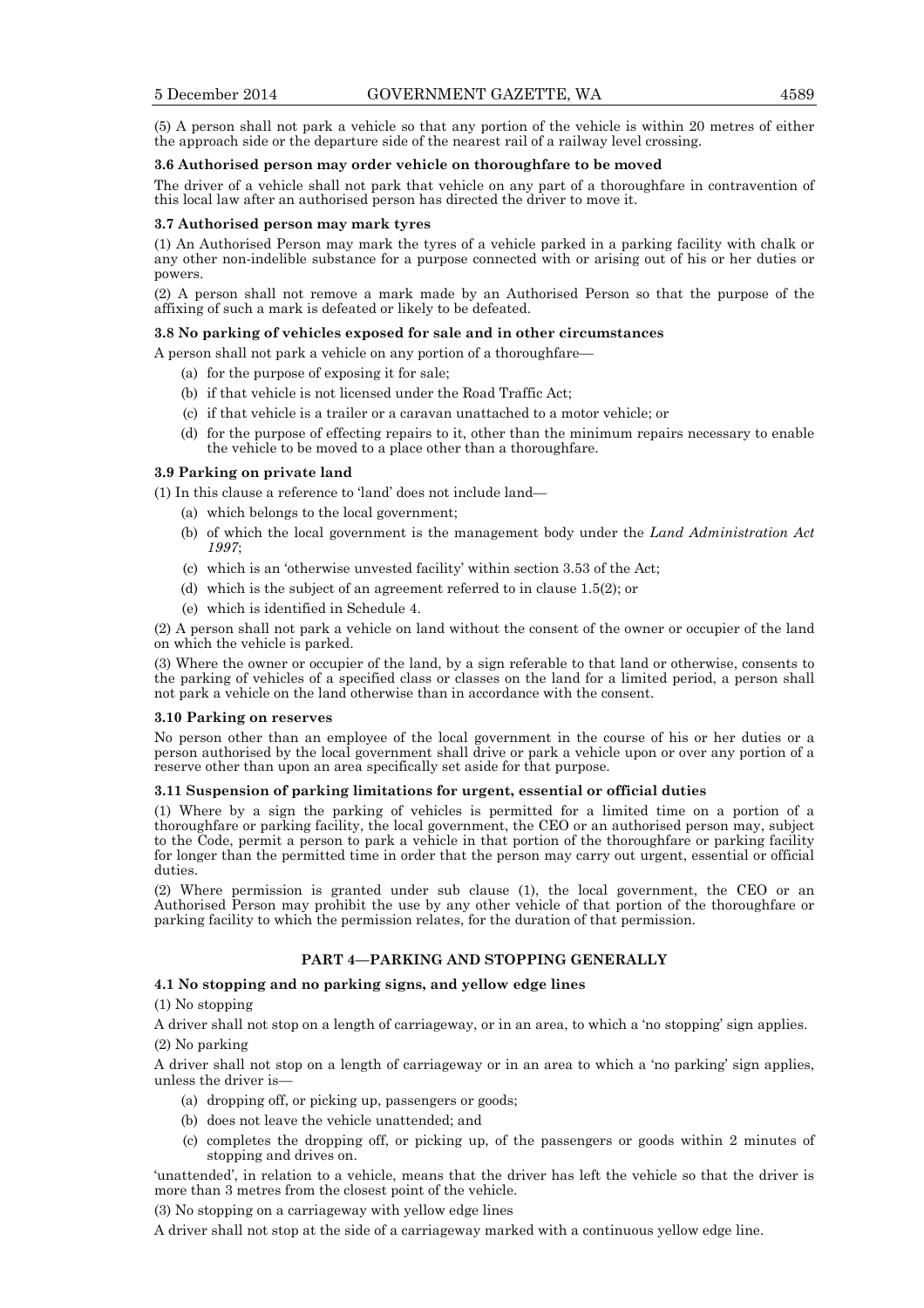## **4.2 Timed parking**

(a) A person shall not park or stop a vehicle in a zone to which a traffic sign applies if parking or the stopping the vehicle would be contrary to any period or time limitation as indicated on a traffic sign that applies to the zone.

(b) Where the parking of a vehicle in a parking facility is permitted for a limited time, a person shall not move a vehicle within the parking facility so that the total time of parking exceeds the maximum time allowed for parking in the parking facility.

## **PART 5—STOPPING IN ZONES FOR PARTICULAR VEHICLES**

#### **5.1 Stopping in a loading zone**

A person shall not stop a vehicle in a loading zone unless it is—

- (a) a motor vehicle used for commercial or trade purposes engaged in the picking up or setting down of goods; or
- (b) a motor vehicle taking up or setting down passengers,

but, in any event, shall not remain in that loading zone—

- (c) for longer than a time indicated on the 'loading zone' sign; or
- (d) longer than 30 minutes (if no time is indicated on the sign).

#### **5.2 Stopping in a taxi zone or a bus zone**

(1) A driver shall not stop in a taxi zone, unless the driver is driving a taxi.

(2) A driver shall not stop in a bus zone unless the driver is driving a public bus, or a bus of a type that is permitted to stop at the bus zone by information on or with the 'bus zone' sign applying to the bus zone.

#### **5.3 Stopping in a mail zone**

A person shall not stop a vehicle in a mail zone.

#### **5.4 Other limitations in zones**

A person shall not stop a vehicle in a zone to which a traffic sign applies if stopping the vehicle would be contrary to any limitation in respect to classes of persons or vehicles, or specific activities allowed, as indicated by additional words on a traffic sign that applies to the zone.

## **PART 6—OTHER PLACES WHERE STOPPING IS RESTRICTED**

#### **6.1 Stopping in a shared zone**

A driver shall not stop in a shared zone unless—

- (1) the driver stops at a place on a length of carriageway, or in an area, to which a parking control sign applies and the driver is permitted to stop at that place under these Local Laws;
- (2) the driver stops in a parking bay and the driver is permitted to stop in the parking bay under these Local Laws;
- (3) the driver is dropping off, or picking up, passengers or goods; or
- (4) the driver is engaged in door-to-door delivery or collection of goods, or in the collection of waste or garbage.

#### **6.2 Double parking**

(1) A driver shall not stop a vehicle so that any portion of the vehicle is between any other stopped vehicle and the centre of the carriageway.

(2) This clause does not apply to—

- (a) a driver stopped in traffic; or
- (b) a driver angle parking on the side of the carriageway or in a median strip parking area, in accordance with these Local Laws.

#### **6.3 Stopping near an obstruction**

A driver shall not stop on a carriageway near an obstruction on the carriageway in a position that further obstructs traffic on the carriageway.

#### **6.4 Stopping on a bridge or in a tunnel, etc**

(1) A driver shall not stop a vehicle on a bridge, causeway, ramp or similar structure unless—

- (a) the carriageway is at least as wide on the structure as it is on each of the approaches and a traffic sign does not prohibit stopping or parking; or
- (b) the driver stops at a place on a length of carriageway, or in an area, to which a parking control sign applies and the driver is permitted to stop at that place under these Local Laws.

 $(2)$  A driver shall not stop a vehicle in a tunnel or underpass unless—

- (a) the carriageway is at least as wide in the tunnel or underpass as it is on each of the approaches and a traffic sign does not prohibit stopping or parking; or
- (b) the driver of a motor vehicle stops at a bus stop, or in a bus zone or parking area marked on the carriageway, for the purpose of setting down or taking up passengers.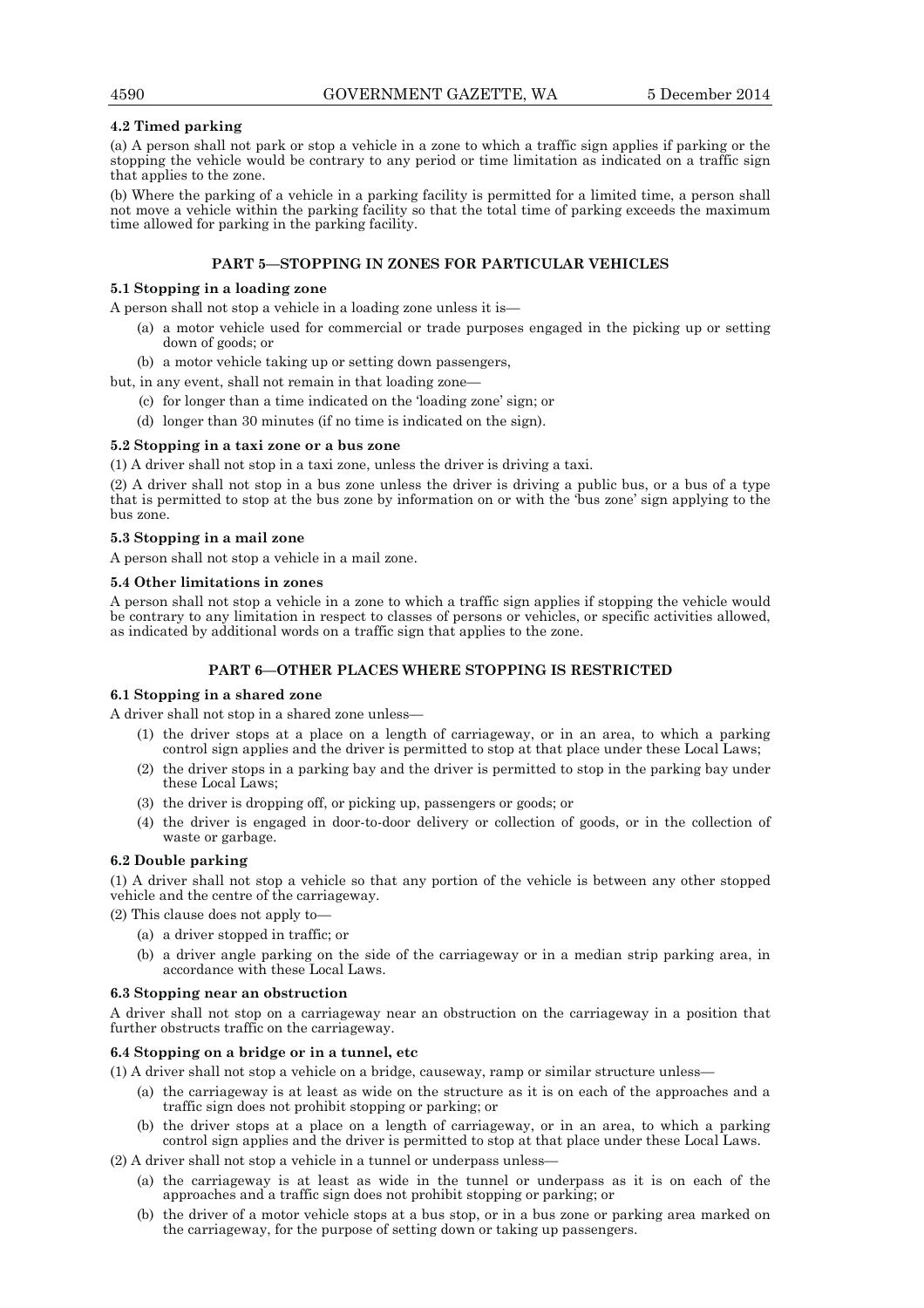#### **6.5 Stopping on crests, curves, etc**

(1) Subject to sub clause (2), a driver shall not stop a vehicle on, or partly on, a carriageway, in any position where it is not visible to the driver of an overtaking vehicle, from a distance of 50 metres within a built-up area, and from a distance of 150 metres outside a built-up area.

(2) A driver may stop on a crest or curve on a carriageway that is not in a built-up area if the driver stops at a place on the carriageway, or in an area, to which a parking control sign applies and the driver is permitted to stop at that place under these local laws.

#### **6.6 Stopping near a fire hydrant etc**

(1) A driver shall not stop a vehicle so that any portion of the vehicle is within one metre of a fire hydrant or fire plug, or of any sign or mark indicating the existence of a fire hydrant or fire plug, unless—

- (a) the driver is driving a public bus, and the driver stops in a bus zone or at a bus stop and does not leave the bus unattended; or
- (b) the driver is driving a taxi, and the driver stops in a taxi zone and does not leave the taxi unattended.

(2) In this clause a driver leaves the vehicle unattended if the driver leaves the vehicle so the driver is over 3 metres from the closest point of the vehicle.

#### **6.7 Stopping at or near a bus stop**

(1) A driver shall not stop a vehicle so that any portion of the vehicle is within 20 metres of the approach side of a bus stop, or within 10m of the departure side of a bus stop, unless—

- (a) the vehicle is a public bus stopped to take up or set down passengers; or
- (b) the driver stops at a place on a length of carriageway, or in an area, to which a parking control sign applies and the driver is permitted to stop at that place under these local laws.
- (2) In this clause—
	- (a) distances are measured in the direction in which the driver is driving; and
	- (b) a trailer attached to a public bus is deemed to be a part of the public bus.

#### **6.8 Stopping on a path, median strip, or traffic island**

The driver of a vehicle (other than a bicycle or an animal) shall not stop so that any portion of the vehicle is on a path, traffic island or median strip, unless the driver stops in an area, to which a parking control sign applies and the driver is permitted to stop at that place under these local laws.

#### **6.9 Stopping on verge**

(1) A person shall not—

- (a) stop a vehicle (other than a bicycle);
- (b) stop a commercial vehicle or bus, or a trailer or caravan unattached to a motor vehicle; or
- (c) stop a vehicle during any period when the stopping of vehicles on that verge is prohibited by a sign adjacent and referable to that verge,

so that any portion of it is on a verge.

(2) Sub clause (1)(a) does not apply to the person if he or she is the owner or occupier of the premises adjacent to that verge, or is a person authorised by the occupier of those premises to stop the vehicle so that any portion of it is on the verge.

(3) Sub clause (1)(b) does not apply to a commercial vehicle when it is being loaded or unloaded with reasonable expedition with goods, merchandise or materials collected from or delivered to the premises adjacent to the portion of the verge on which the commercial vehicle is parked, provided no obstruction is caused to the passage of any vehicle or person using a carriageway or a path.

#### **6.10 Obstructing access to and from a path, driveway, etc**

(1) A driver shall not stop a vehicle so that any portion of the vehicle is in front of a path, in a position that obstructs access by vehicles or pedestrians to or from that path, unless—

- (a) the driver is dropping off, or picking up, passengers; or
- (b) the driver stops in a parking stall and the driver is permitted to stop in the parking stall under these Local Laws.

(2) A driver shall not stop a vehicle on or across a driveway or other way of access for vehicles travelling to or from adjacent land, unless—

- (a) the driver is dropping off, or picking up, passengers; or
- (b) the driver stops in a parking stall and the driver is permitted to stop in the parking stall under these local laws.

#### **6.11 Stopping near a letter box**

A driver shall not stop a vehicle so that any portion of the vehicle is within 3 metres of a public letter box, unless the driver—

- (a) is dropping off, or picking up, passengers or mail; or
- (b) stops at a place on a length of carriageway, or in an area, to which a parking control sign applies and the driver is permitted to stop at that place under these local laws.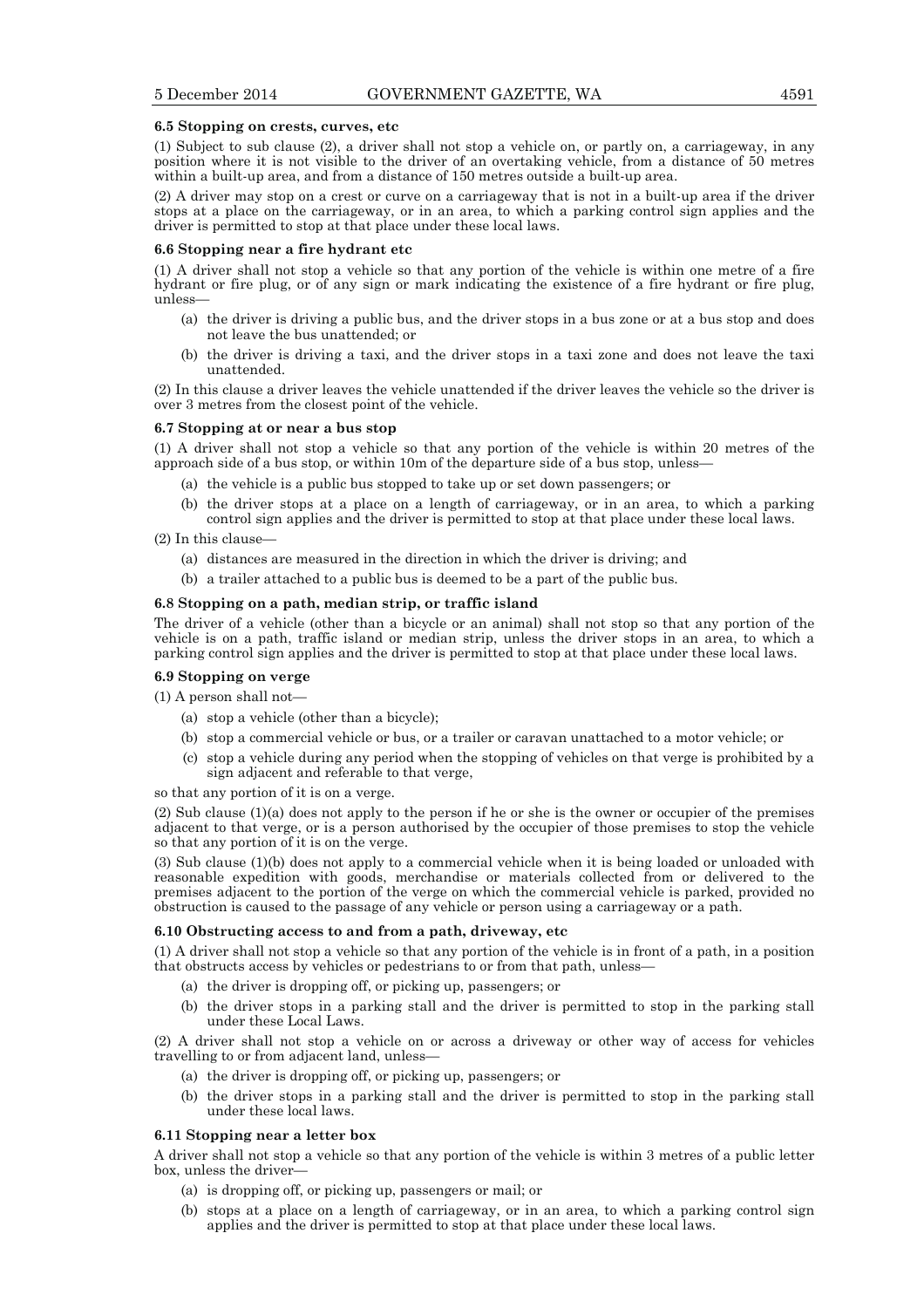#### **6.12 Stopping on a carriageway—heavy and long vehicles**

(1) A person shall not park a vehicle or any combination of vehicles, that, together with any projection on, or load carried by, the vehicle or combination of vehicles, is 7.5 metres or more in length or exceeds a GVM of 4.5 tonnes—

- (a) on a carriageway in a built-up area, for any period exceeding one hour, unless engaged in the picking up or setting down of goods; or
- (b) on a carriageway outside a built-up area, except on the shoulder of the carriageway, or in a truck bay or other area set aside for the parking of goods vehicles.

(2) Nothing in this clause mitigates the limitations or condition imposed by any other clause or by any local law or traffic sign relating to the parking or stopping of vehicles.

#### **6.13 Stopping on a carriageway with motor cycle parking sign**

The driver of a vehicle shall not stop on a length of carriageway, or in an area, to which a 'motor cycle parking' sign applies, or an area marked 'M/C' unless—

- (a) the vehicle is a motor cycle; or
- (b) the driver is dropping off, or picking up, passengers.

## **6.14 Stopping in a parking stall for people with disabilities**

(1) A driver shall not stop in a parking area for people with disabilities unless—

(a) the driver's vehicle displays an ACROD sticker; and

(b) either the driver or the passenger in that vehicle is a person with disabilities.

- (2) In this clause a 'parking area for people with disabilities' is a length or area—
	- (a) to which a 'permissive parking' sign displaying a people with disabilities symbol applies;
	- (b) to which a 'people with disabilities parking' sign applies;
	- (c) indicated by a road marking (a 'people with disabilities road marking') that consists of, or includes, a people with disabilities symbol; or
	- (d) set aside within a parking region as a 'parking stall for use of a disabled person' under the *Local Government (Parking for Disabled Persons) Regulations 1988.*

## **PART 7—MISCELLANEOUS**

#### **7.1 Removal of notices on vehicle**

A person, other than the driver of the vehicle or a person acting under the direction of the driver of the vehicle, shall not remove from the vehicle any notice put on the vehicle by an authorised person.

## **7.2 Unauthorised signs and defacing of signs**

A person shall not without the authority of the local government—

- (a) mark, set up or exhibit a sign purporting to be or resembling a sign marked, set up or exhibited by the local government under this local law;
- (b) remove, deface or misuse a sign or property, set up or exhibited by the local government under this local law or attempt to do any such act; or
- (c) affix a board, sign, placard, notice or other thing to or paint or write upon any part of a sign set up or exhibited by the local government under this local law.

#### **7.3 Signs must be complied with**

An inscription or symbol on a sign operates and has effect according to its tenor and a person contravening the direction on a sign commits an offence under this local law.

#### **7.4 General provisions about signs**

(1) A sign marked, erected, set up, established or displayed on or near a thoroughfare is, in the absence of evidence to the contrary presumed to be a sign marked, erected, set up, established or displayed under the authority of this local law.

(2) The first three letters of any day of the week when used on a sign indicate that day of the week.

## **7.5 Special purpose and emergency vehicles**

Notwithstanding anything to the contrary in this Local Law, the driver of—

- (a) a special purpose vehicle may, only in the course of his or her duties and when it is expedient and safe to do so, stop, or park the vehicle in any place, at any time; and
- (b) an emergency vehicle may, in the course of his or her duties and when it is expedient and safe to do so or where he or she honestly and reasonably believes that it is expedient and safe to do so, stop, or park the vehicle at any place, at any time.

#### **7.6 Vehicles not to obstruct a public place**

(1) A person shall not leave a vehicle, or any part of a vehicle, in a public place so that it obstructs the use of any part of that public place without the permission of the local government or unless authorised under any written law.

(2) A person will not contravene sub clause (1) where the vehicle is left for a period not exceeding 24 hours.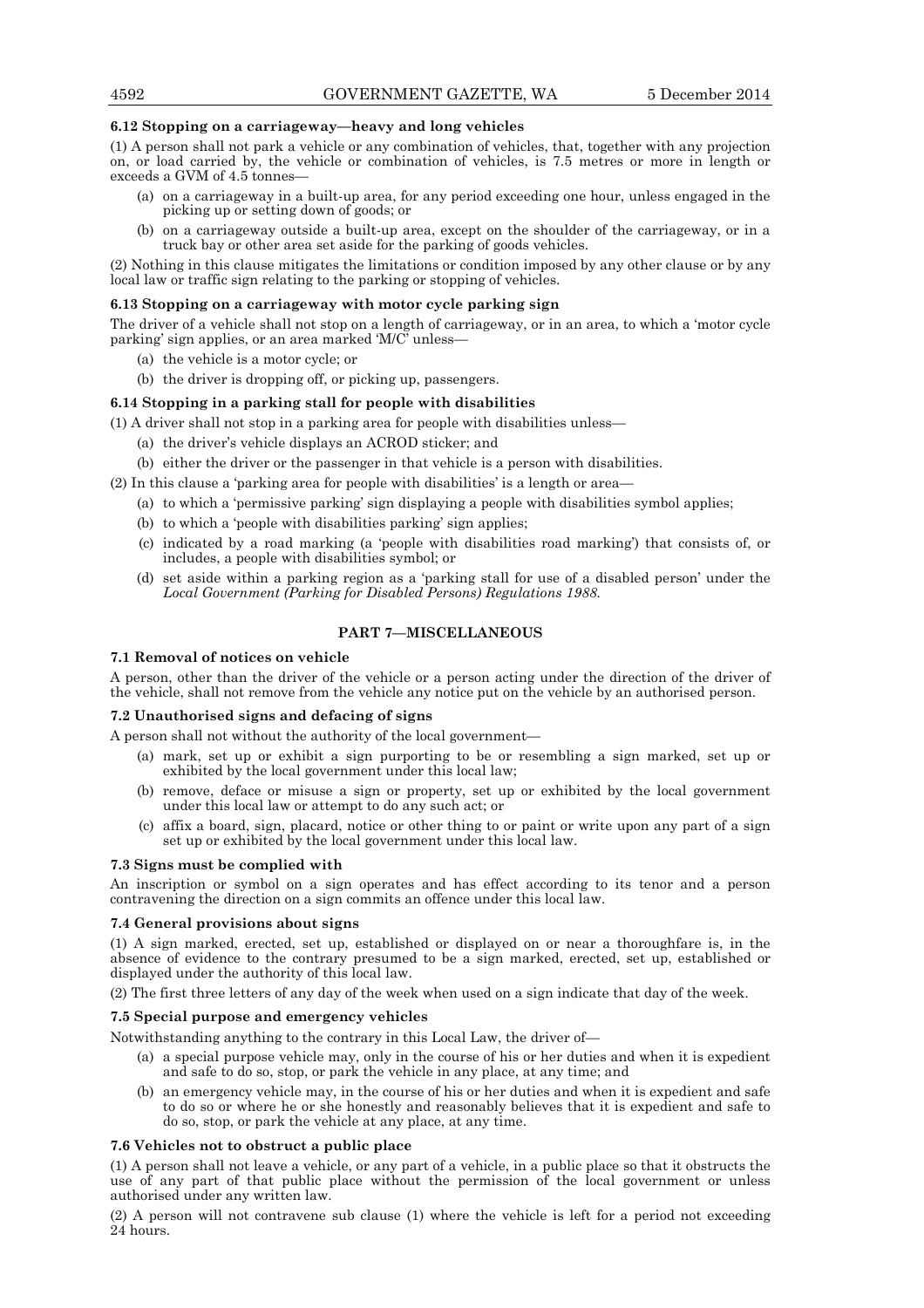## **PART 8—PENALTIES**

#### **8.1 Offences and penalties**

(1) Any person who fails to do anything required or directed to be done under this Local Law, or who does anything which under this Local Law that person is prohibited from doing, commits an offence.

(2) An offence against any provision of this Local Law is a prescribed offence for the purposes of section 9.16(1) of the Act.

(3) Any person who commits an offence under this Local Law shall be liable, upon conviction, to a penalty not exceeding \$1,000, and if the offence is of a continuing nature, to an additional penalty not exceeding \$100 for each day or part of a day during which the offence has continued.

(4) The amount appearing in the final column of Schedule 2 directly opposite a clause specified in that Schedule is the modified penalty for an offence against that clause.

## **8.2 Form of notices**

For the purposes of this Local Law—

- (a) the form of the notice referred to in section 9.13 of the Act is that of Form 1 in Schedule 3;
- (b) the form of the infringement notice referred to in section 9.17 of the Act is that of Form 2 in Schedule 3;
- (c) the form of the infringement notice referred to in section 9.17 of the Act which incorporates the notice referred to in section 9.13 of the Act, is that of Form 3 in Schedule 3; and
- (d) the form of the notice referred to in section 9.20 of the Act is that of Form 4 in Schedule 3.

————

## **SCHEDULE 1—PARKING REGION**

The parking region is the whole of the district, *being the Shire of Serpentine Jarrahdale*, but excludes the following portions of the district—

- 1. the approach and departure prohibition areas of all existing and future traffic control signal installations as determined by the Commissioner of Main Roads;
- 2. prohibition areas applicable to all existing and future bridges and subways as determined by the Commissioner of Main Roads; and
- 3. any road which comes under the control of the Commissioner of Main Roads unless the control of parking and parking facilities on that road is carried out subject to the control and direction of the Commissioner of Main Roads or has been delegated by the Commissioner to the local government.

#### **SCHEDULE 2—PRESCRIBED OFFENCES**

————

*Shire of Serpentine Jarrahdale* 

## PARKING AND PARKING FACILITIES LOCAL LAW 2014

| <b>Item</b><br>No. | Clause No.     | <b>Nature of Offence</b>                                                                   | Modified<br>Penalty \$ |
|--------------------|----------------|--------------------------------------------------------------------------------------------|------------------------|
| 1                  | $2.2\,$        | Failure to park wholly within parking stall                                                | 50                     |
| $\mathbf{2}$       | 2.2(4)         | Failure to park wholly within parking area                                                 | 50                     |
| 3                  | 2.3(1)(a)      | Causing obstruction in parking station                                                     | 50                     |
| $\overline{4}$     | 2.3(1)(b)      | Parking contrary to sign in parking station                                                | 50                     |
| 5                  | 2.3(1)(c)      | Parking contrary to directions of Authorised Person                                        | 60                     |
| 6                  | 2.3(1)(d)      | Parking or attempting to park a vehicle in a parking stall<br>occupied by another vehicle  | 50                     |
| $\overline{7}$     | 3.1(1)(a)      | Parking wrong class of vehicle                                                             | 50                     |
| 8                  | 3.1(1)(b)      | Parking by persons of a different class                                                    | 50                     |
| 9                  | 3.1(1)(c)      | Parking during prohibited period                                                           | 60                     |
| 10                 | 3.1(3)(a)      | Parking in no parking area                                                                 | 60                     |
| 11                 | 3.1(3)(b)      | Parking contrary to signs or limitations                                                   | 60                     |
| 12                 | 3.1(3)(c)      | Parking vehicle in motor cycle only area                                                   | 50                     |
| 13                 | 3.1(4)         | Parking or Stopping a vehicle within a school zone contrary to<br>signs and road markings. | 80                     |
| 14                 | 3.1(5)         | Parking without permission in an area designated for<br>'Authorised Vehicles Only'         | 60                     |
| 15                 | 3.2(1)(a)      | Failure to park on the left of two-way carriageway                                         | 50                     |
| 16                 | 3.2(1)(b)      | Failure to park on boundary of one-way carriageway                                         | 50                     |
| 17                 | $3.2(1)(a)$ or | Parking against the flow of traffic                                                        |                        |
|                    | 3.2(1)(b)      |                                                                                            | 50                     |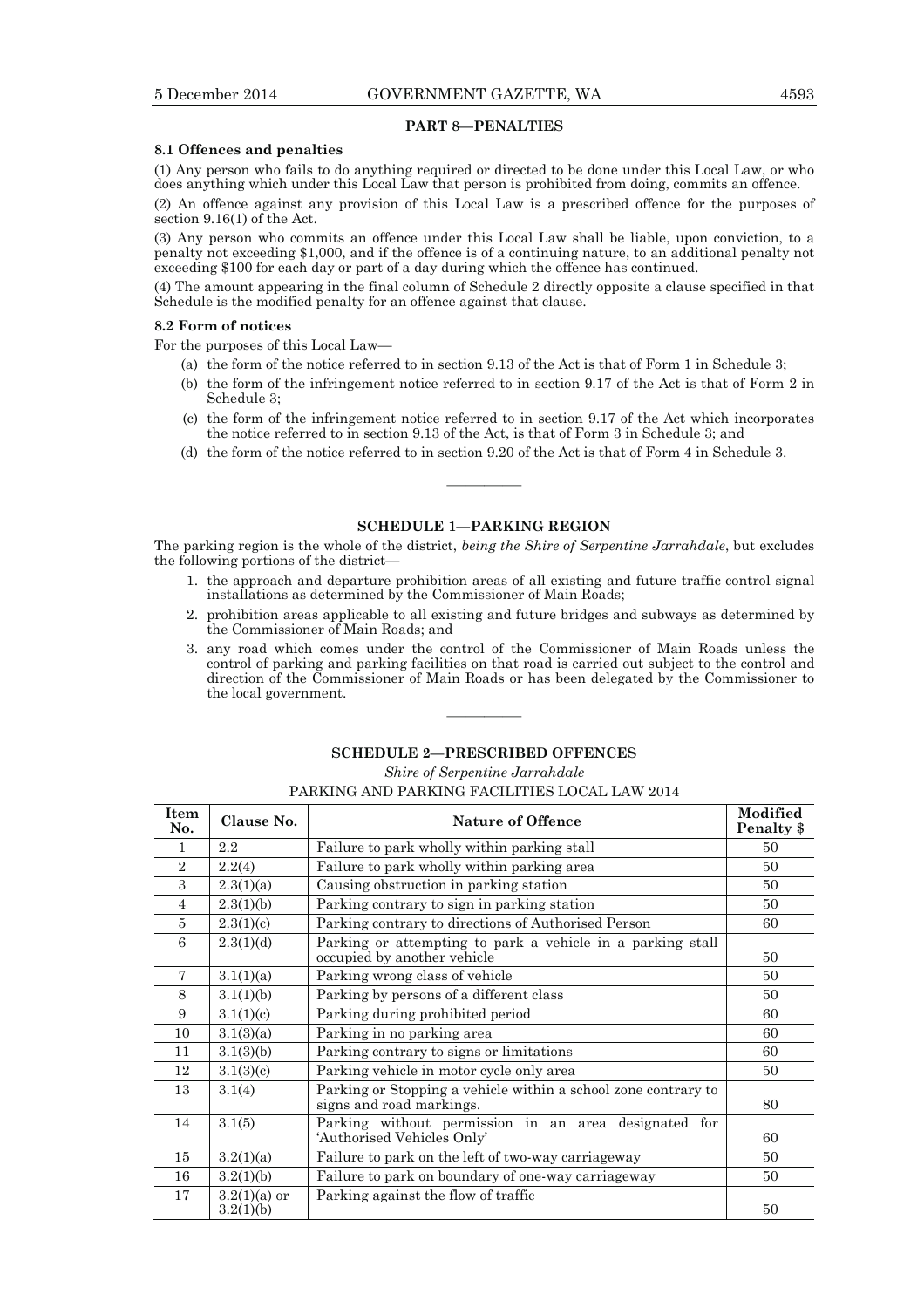# 4594 GOVERNMENT GAZETTE, WA 5 December 2014

| Item<br>No. | Clause No.              | <b>Nature of Offence</b>                                                                                      | Modified<br>Penalty \$ |
|-------------|-------------------------|---------------------------------------------------------------------------------------------------------------|------------------------|
| 18          | 3.2(1)(c)               | Parking when distance from farther boundary less than 3<br>metres                                             | 50                     |
| 19          | 3.2(1)(d)               | Parking closer than 1 metre from another vehicle                                                              | 50                     |
| 20          | 3.2(1)(e)               | Causing obstruction                                                                                           | 60                     |
| 21          | 3.3(b)                  | Failure to park at approximate right angle                                                                    | 50                     |
| 22          | 3.4(2)                  | Failure to park at an appropriate angle                                                                       | 50                     |
| 23          | 3.5(2)(a)<br>and $6.2$  | Double parking                                                                                                | 60                     |
| 24          | 3.5(2)(b)               | Parking on or adjacent to a median strip                                                                      | 60                     |
| 25          | 3.5(2)(c)               | Denying access to private drive or right of way                                                               | 60                     |
| 26          | 3.5(2)(d)               | Parking beside excavation or obstruction so as to obstruct<br>traffic                                         | 50                     |
| 27          | 3.5(2)(e)               | Parking within 10 metres of traffic island                                                                    | 60                     |
| 28          | 3.5(2)(f)               | Parking on footpath/pedestrian crossing                                                                       | 60                     |
| 29          | 3.5(2)(g)               | Parking contrary to continuous line markings                                                                  | 60                     |
| 30          | 3.5(2)(h)               | Parking on intersection                                                                                       | 60                     |
| 31          | 3.5(2)(i)               | Parking within 1 metre of fire hydrant or fire plug                                                           | 60                     |
| 32          | 3.5(2)(j)               | Parking within 3 metres of public letter box                                                                  | 50                     |
| 33          | 3.5(2)(k)               | Parking within 10 metres of intersection                                                                      | 60                     |
| 34          | $3.5(3)(a)$ or<br>(b)   | Parking vehicle within 10 metres of departure side of bus<br>stop, children's crossing or pedestrian crossing | 60                     |
| 35          | $3.5(4)(a)$ or<br>(b)   | Parking vehicle within 20 metres of approach side of bus stop,<br>children's crossing or pedestrian crossing  | 50                     |
| 36          | 3.5(5)                  | Parking vehicle within 20 metres of approach side or<br>departure side of railway level crossing              | 50                     |
| 37          | 3.6                     | Parking contrary to direction of Authorised Person                                                            | 60                     |
| 38          | 3.7(2)                  | Removing mark of Authorised Person                                                                            | 80                     |
| 39          | 3.8(a)                  | Parking in thoroughfare for purpose of sale                                                                   | 50                     |
| 40          | 3.8(b)                  | Parking unlicensed vehicle in thoroughfare                                                                    | 50                     |
| 41          | 3.8 <sub>(c)</sub>      | Parking a trailer/caravan on a thoroughfare                                                                   | 50                     |
| 42          | 3.8 <sub>d</sub>        | Parking in thoroughfare for purpose of repairs                                                                | 50                     |
| 43          | 3.9(2)                  | Parking on land that is not a parking facility without consent                                                | 60                     |
| 44          | 3.9(3)                  | Parking on land not in accordance with consent                                                                | 50                     |
| 45          | 3.10                    | Driving or parking on reserve                                                                                 | 50                     |
| 46          | 4.1(1)                  | Stopping contrary to a 'no stopping' sign                                                                     | 60                     |
| $\rm 47$    | $4.1(2 \text{ and } 3)$ | Parking contrary to a 'no parking' sign                                                                       | $60\,$                 |
| 48          | $4.2(1 \text{ and } 2)$ | Parking or stopping a vehicle contrary to a period or a time<br>determined by a 'parking sign'                | 60                     |
| 49          | 5.1                     | Stopping unlawfully in a loading zone                                                                         | 50                     |
| 50          | $5.2\,$                 | Stopping unlawfully in a taxi zone or bus zone                                                                | 50                     |
| 51          | 5.3                     | Stopping unlawfully in a mail zone                                                                            | 50                     |
| $52\,$      | $5.4\,$                 | Stopping in a zone contrary to a sign                                                                         | 60                     |
| 53          | 6.1                     | Stopping in a shared zone                                                                                     | 50                     |
| 54          | 6.3                     | Stopping near an obstruction                                                                                  | 50                     |
| 55          | 6.4                     | Stopping on a bridge or tunnel                                                                                | 60                     |
| 56          | 6.5                     | Stopping on crests/curves etc                                                                                 | 60                     |
| 57          | 6.6                     | Stopping near fire hydrant                                                                                    | 60                     |
| 58          | 6.7                     | Stopping near bus stop                                                                                        | 50                     |
| 59          | 6.8                     | Stopping on path, median strip or traffic island                                                              | 60                     |
| 60          | 6.9                     | Stopping on verge                                                                                             | 60                     |
| 61          | 6.10                    | Obstructing path, a driveway etc                                                                              | 60                     |
| 62          | 6.11                    | Stopping near letter box                                                                                      | 50                     |
| 63          | 6.12                    | Stopping heavy or long vehicles on carriageway                                                                | 50                     |
| 64          | 6.13                    | Stopping in motorcycle parking area                                                                           | 50                     |
| $65\,$      | 6.14                    | Stopping in disabled parking area                                                                             | $200\,$                |
| 66          | $7.6\,$                 | Leaving vehicle so as to obstruct a public place                                                              | 60                     |
| 67          | 8.1(1)                  | All other offences not specified                                                                              | 50                     |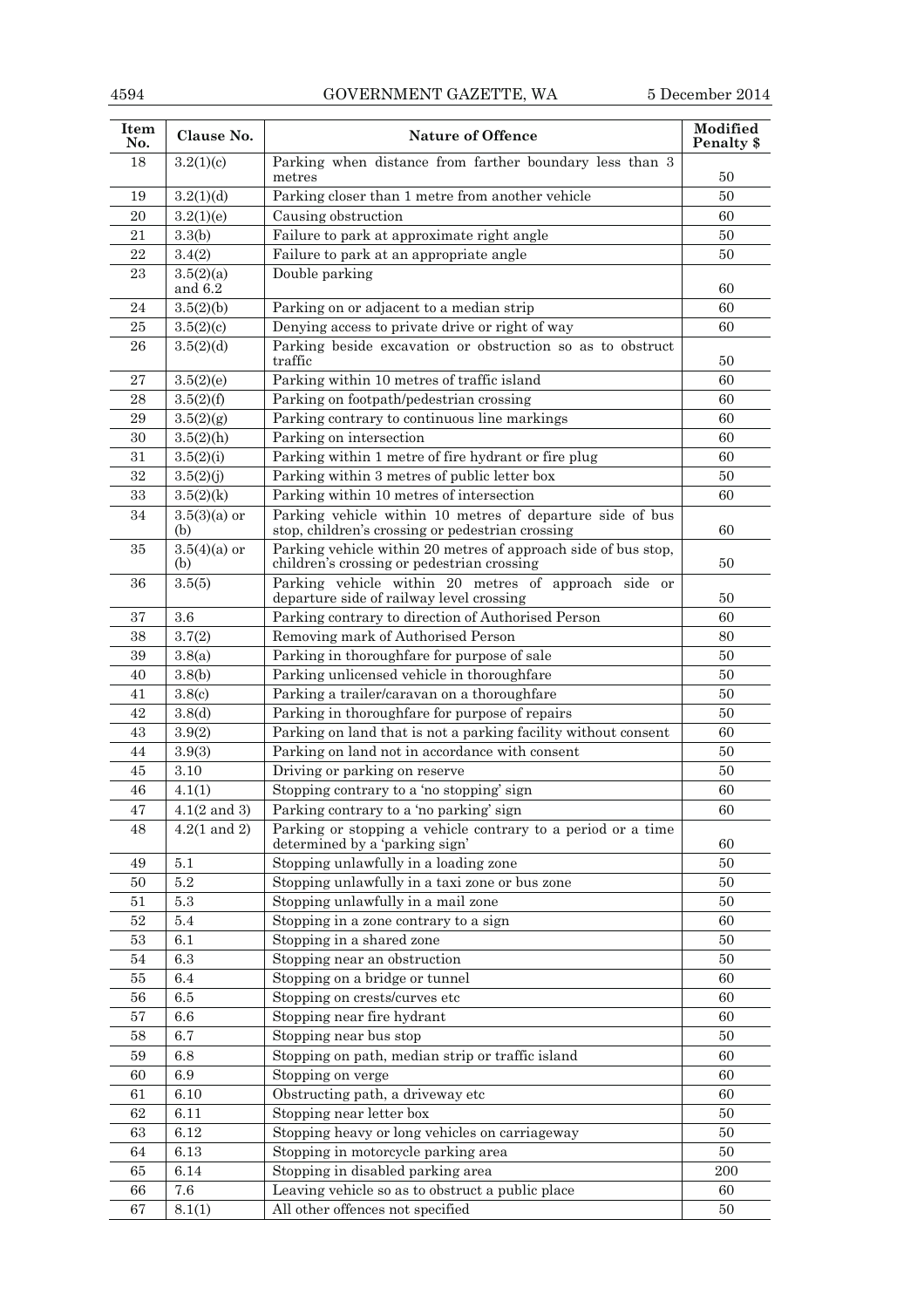#### **SCHEDULE 3—FORM 1**

## *SHIRE OF SERPENTINE JARRAHDALE*  PARKING AND PARKING FACILITIES LOCAL LAW 2014 **NOTICE TO OWNER OF VEHICLE INVOLVED IN OFFENCE**

|                                                                                                                                           | Date  /  / |
|-------------------------------------------------------------------------------------------------------------------------------------------|------------|
|                                                                                                                                           |            |
|                                                                                                                                           |            |
|                                                                                                                                           |            |
|                                                                                                                                           |            |
|                                                                                                                                           |            |
|                                                                                                                                           |            |
|                                                                                                                                           |            |
|                                                                                                                                           |            |
|                                                                                                                                           |            |
|                                                                                                                                           |            |
| $\mathbf{r}$ , and the set of $\mathbf{r}$ , and $\mathbf{r}$ , and $\mathbf{r}$ , and $\mathbf{r}$ , and $\mathbf{r}$ , and $\mathbf{r}$ |            |

## contrary to clause ................ of the **Parking and Parking Facilities Local Law.**

You are required under section 9.13 of the *Local Government Act 1995* to identify the person who was the driver or person in charge of the vehicle at the time when the offence is alleged to have been committed.

If you do not prove otherwise, you will be deemed to have committed the offence unless—

- (a) within 28 days after being served with this notice;
	- (i) you inform the Chief Executive Officer or another authorized officer of the local government as to the identity and address of the person who was the driver or person in charge of the vehicle at the time the offence is alleged to have been committed; and
	- (ii) you satisfy the Chief Executive Officer that the vehicle had been stolen, or was being unlawfully used, at the time the offence is alleged to have been committed;

or

- (b) you were given an infringement notice for the alleged offence and the modified penalty specified in it is paid within 28 days after the notice was given or such further time as is allowed.
- (5) .................................................................

(6) .....................................................................................................................................................................

Insert—

- (1) Name of owner or 'the owner'
- (2) Address of owner (not required if owner not named)
- (3) Time of alleged offence
- (4) Location of alleged offence
- (5) Signature of authorised person
- (6) Name and title of authorised person giving notice

# **SCHEDULE 3—FORM 2**

————

## *SHIRE OF SERPENTINE JARRAHDALE*  PARKING AND PARKING FACILITIES LOCAL LAW 2014 **INFRINGEMENT NOTICE**

|                                                                      | Date  /  / |  |  |  |  |
|----------------------------------------------------------------------|------------|--|--|--|--|
|                                                                      |            |  |  |  |  |
|                                                                      |            |  |  |  |  |
|                                                                      |            |  |  |  |  |
|                                                                      |            |  |  |  |  |
|                                                                      |            |  |  |  |  |
| in respect of vehicle—                                               |            |  |  |  |  |
|                                                                      |            |  |  |  |  |
|                                                                      |            |  |  |  |  |
|                                                                      |            |  |  |  |  |
| you committed the following offence—                                 |            |  |  |  |  |
|                                                                      |            |  |  |  |  |
|                                                                      |            |  |  |  |  |
| contrary to clause  of the Parking and Parking Facilities Local Law. |            |  |  |  |  |
|                                                                      |            |  |  |  |  |

The modified penalty for the offence is \$ ...............